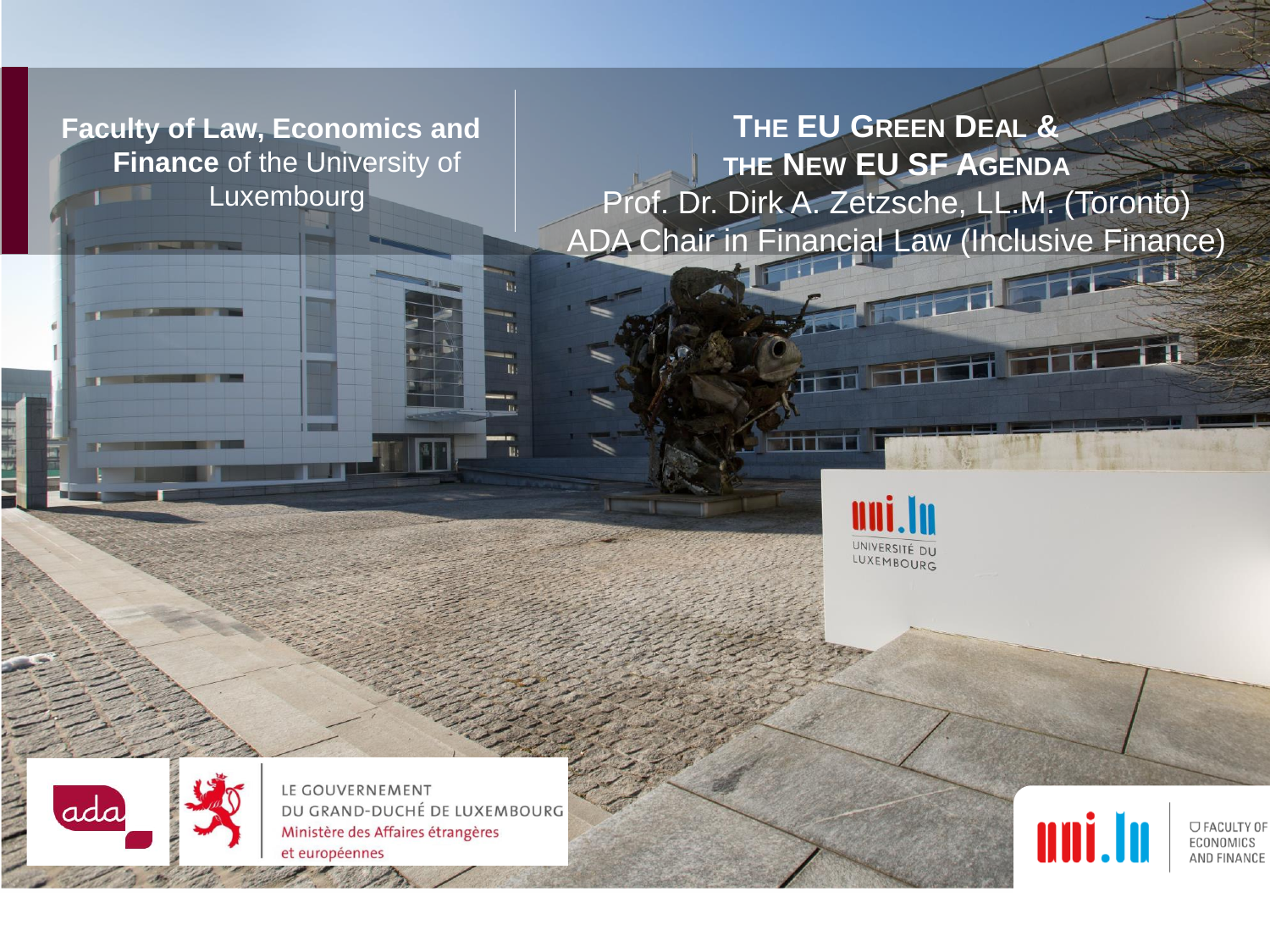$\Box$  FACULTY OF LAW, ECONOMICS AND FINANCE



« A Luxembourg-based academic research think-tank, united with focused researchers across the Globe in the effort to understand the impact of ESG challenges on the planet and society and how best to adress them with legal and non-legal means, with a view to mitigating their adverse effects on mankind. »

- Three departments
- More than 100 researchers
	- **E** International network
- Global and regional impact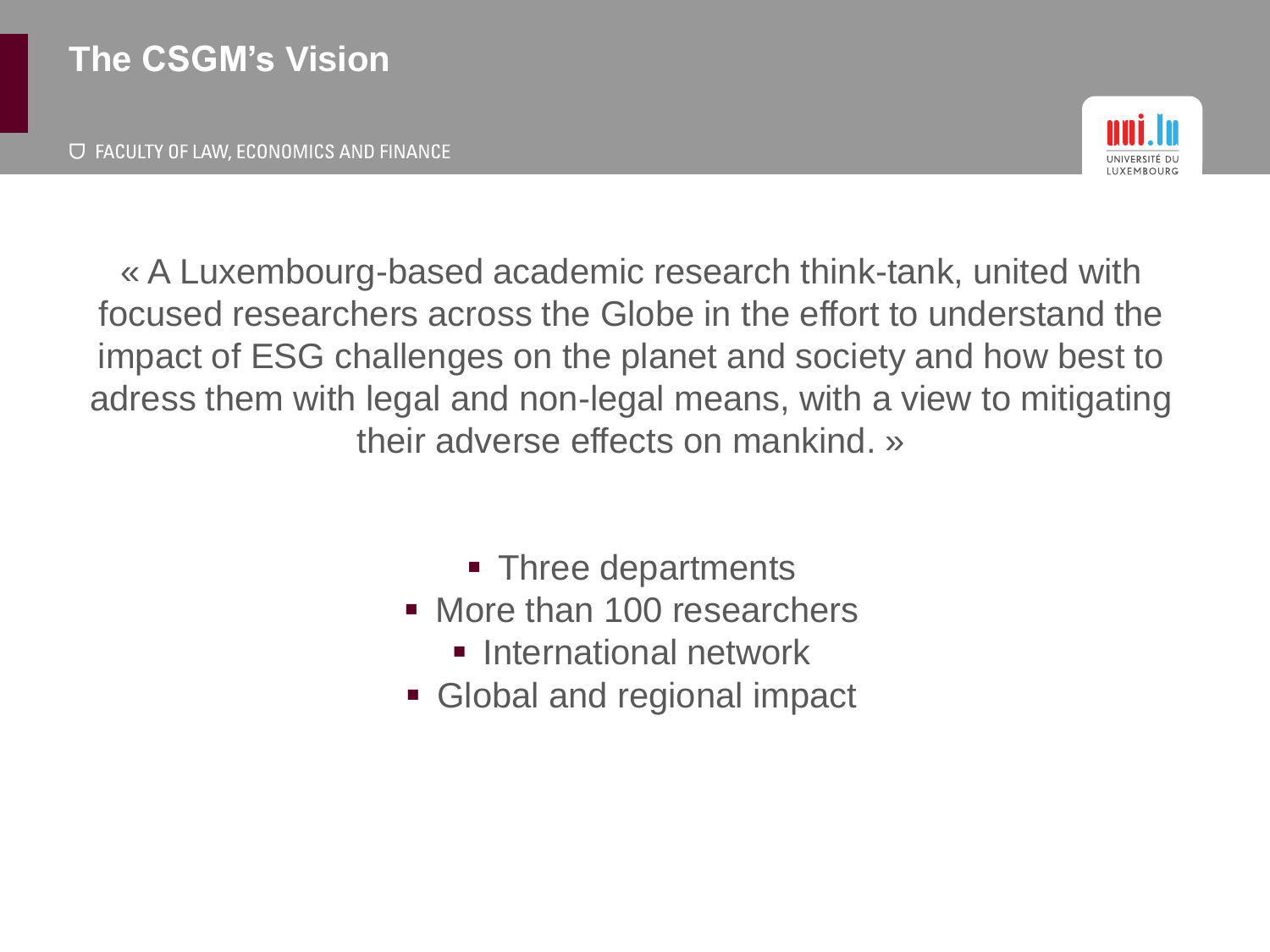

- The **FDEF Centre for Sustainable Governance and Markets** (CSGM) functions as virtual research platform for the sustainability expertise of three departments, four academic disciplines, over 200 researchers and 18 nationalities cooperating in the Faculty of Law, Economics and Finance at the University of Luxembourg.
- The CSGM bundles sustainability research with a special view to sustainable governance and markets – ranging from the institutional, legal and economic ordering over the impact analysis of a changing environment to social effects.
- Sustainability, as understood by the CSGM, relates to the European Commission's Green Deal as well as the United Nation's seventeen [Sustainable Development Goals](https://www.un.org/sustainabledevelopment/sustainable-development-goals/) - the United Nation's blueprint to achieve a better and more sustainable future. The UNSDGs address the global challenges, including those related to climate change, poverty, gender, inequality, exclusion, environmental degradation, migration, peace and justice.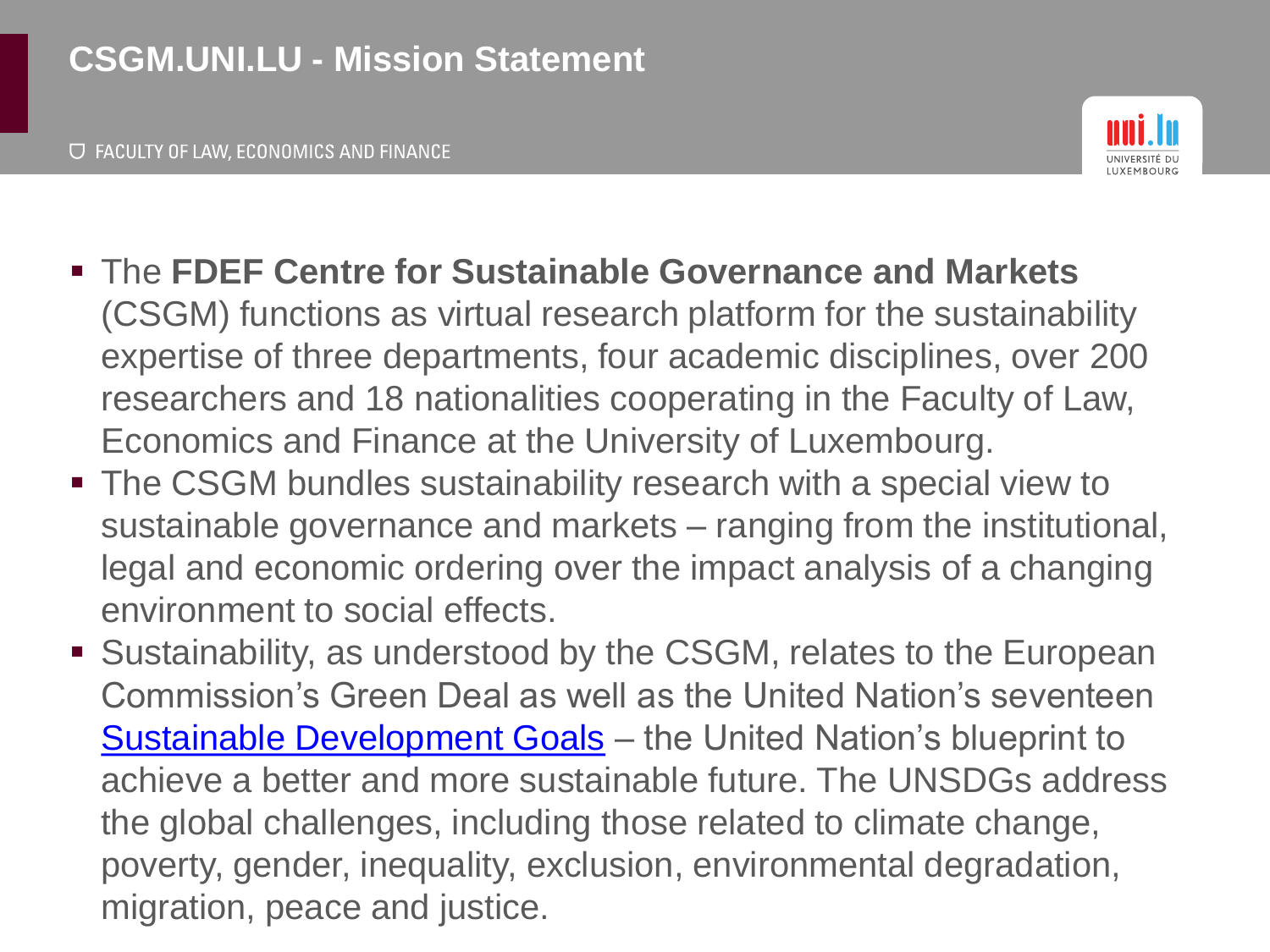## **CSGM.Uni.Lu - Research Domains**



| 1.<br><b>BUSINESS &amp;</b><br><b>HUMAN RIGHTS</b>                    | 2.<br><b>DEVELOPMENT</b><br><b>ECONOMICS &amp;</b><br><b>DEVELOPMENT</b><br><b>FINANCE</b> | 3.<br><b>FINANCIAL</b><br><b>INCLUSION</b>                  |
|-----------------------------------------------------------------------|--------------------------------------------------------------------------------------------|-------------------------------------------------------------|
| 4.                                                                    | 5.                                                                                         | 6.                                                          |
| <b>FINANCING THE</b><br><b>FIGHT AGAINST</b><br><b>CLIMATE CHANGE</b> | <b>CLEAN ENERGY &amp;</b><br><b>CLIMATE-NEUTRAL</b><br><b>ECONOMY</b>                      | <b>GENDER,</b><br><b>INEQUALITY</b><br><b>AND CONFLICTS</b> |
|                                                                       |                                                                                            |                                                             |
| $\overline{Z}$                                                        | 8.                                                                                         | 9.                                                          |
| <b>GREEN</b><br><b>SUPPLY CHAINS</b>                                  | <b>GREEN</b><br><b>ACCOUNTING</b>                                                          | <b>MIGRATION</b>                                            |
| 10.                                                                   | <b>SUSTAINABLE</b>                                                                         | 12.                                                         |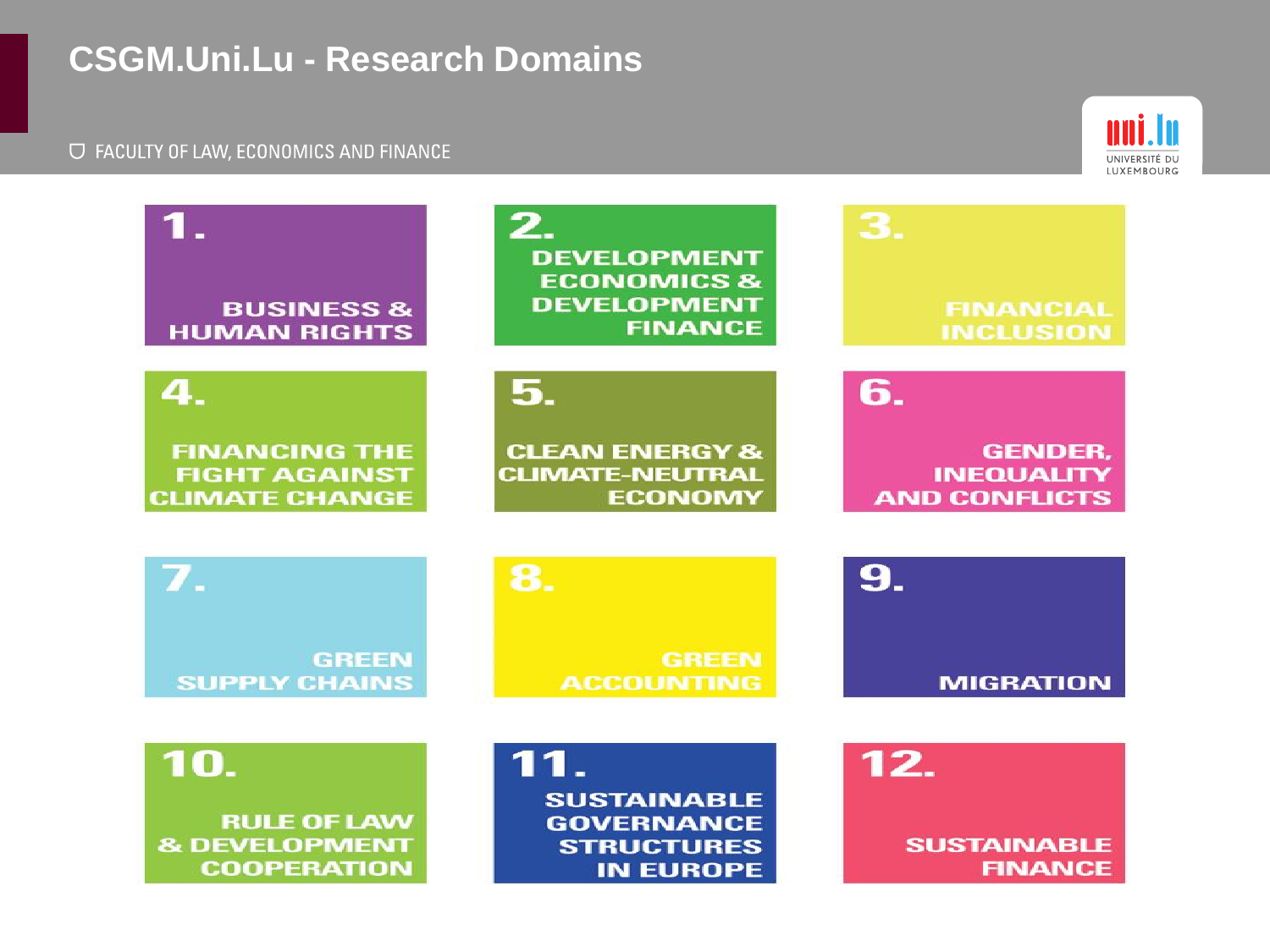**U FACULTY OF LAW, ECONOMICS AND FINANCE** 



#### I. A Look Back – the SFAP of 2018

### II. Green Deal – what is in for SF?

#### III. The renewed SF Agenda – What is to come?

IV. Critique & Comments

V. Conclusion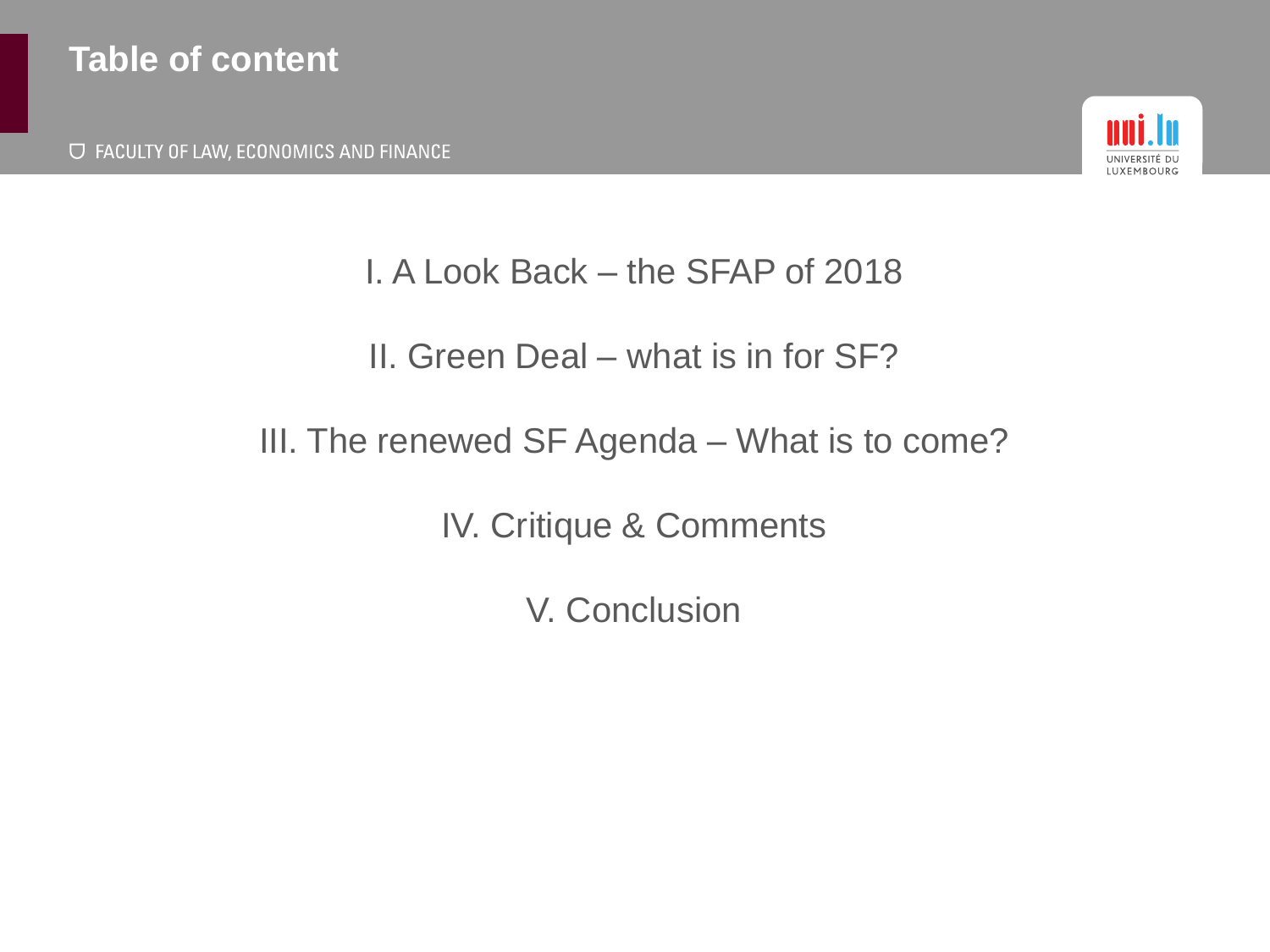

# I. SFAP 2018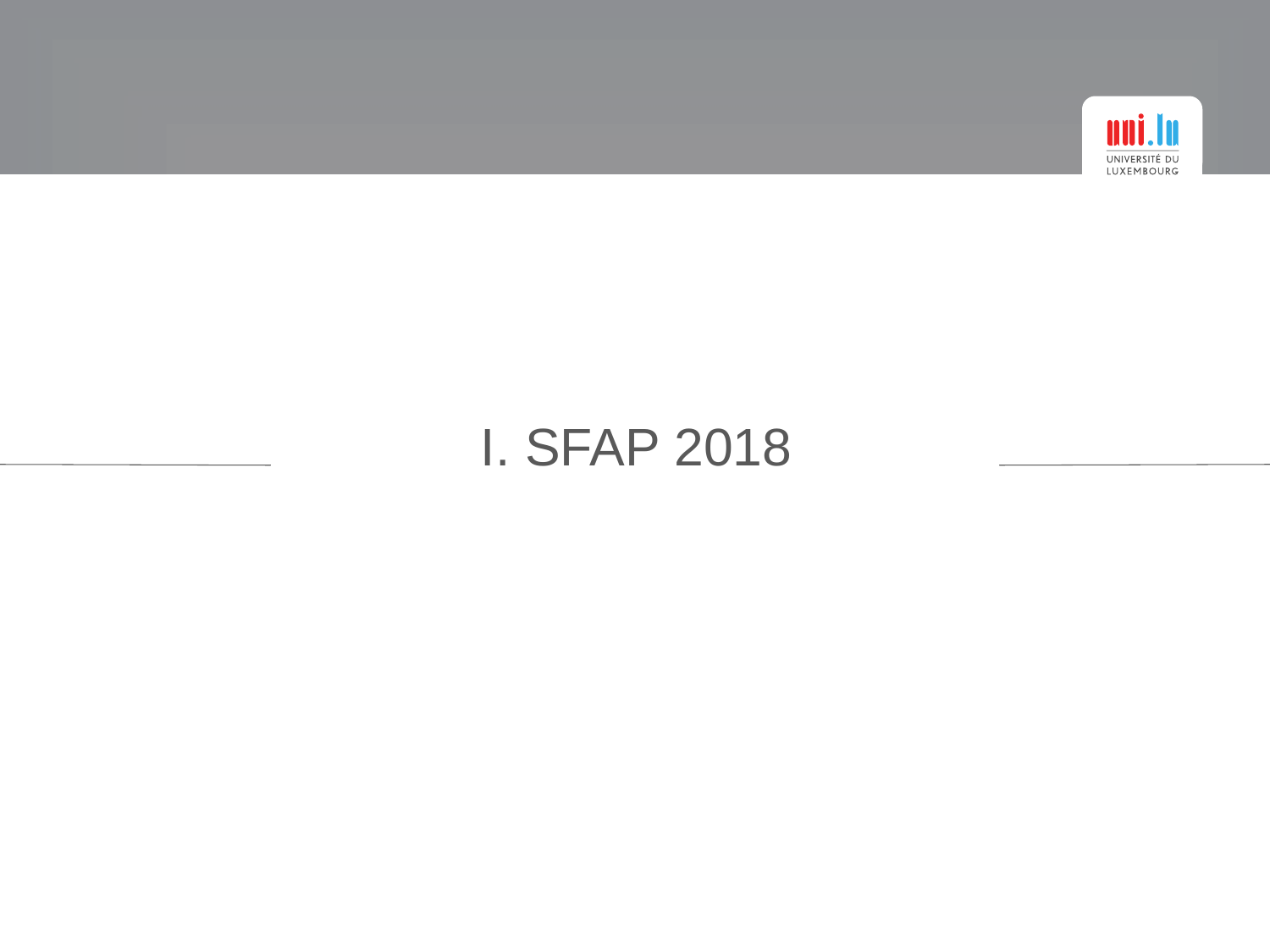#### **The Concept of the EU Sustainable Finance Action Plan**



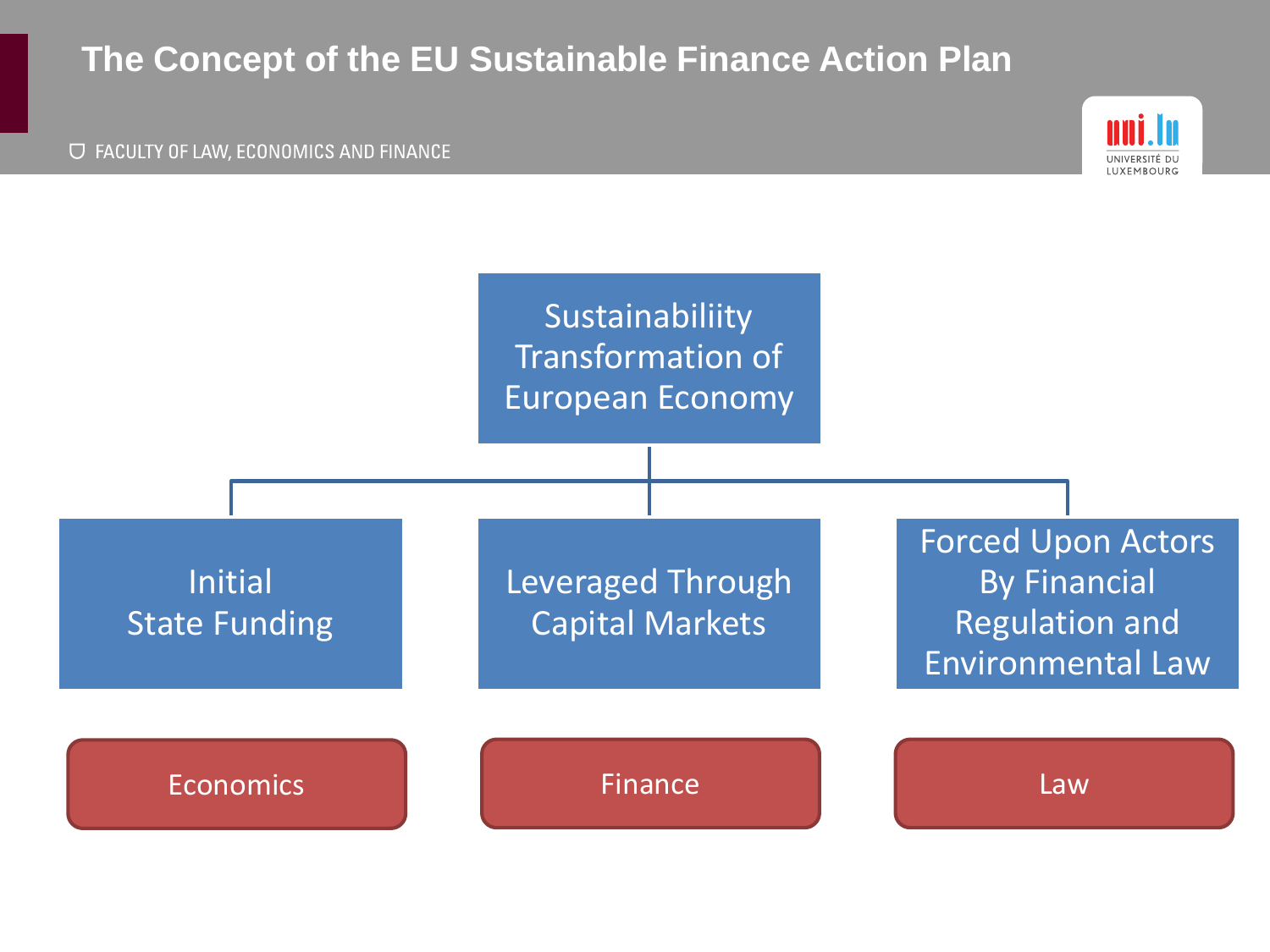#### **SFAP 2018 – six core initiatives**



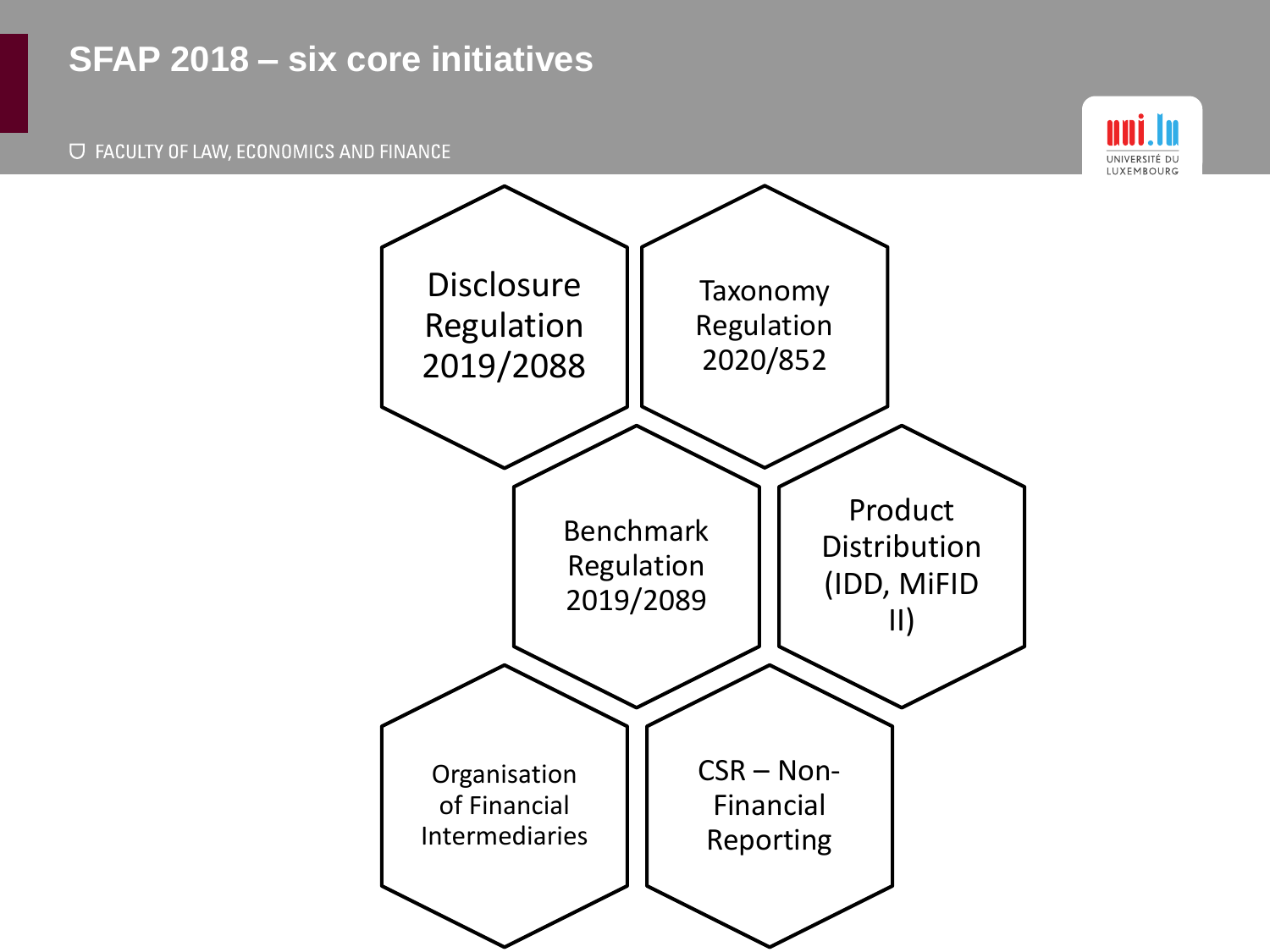### **Tackling the issues**

O FACULTY OF LAW, ECONOMICS AND FINANCE





### Acting sustainably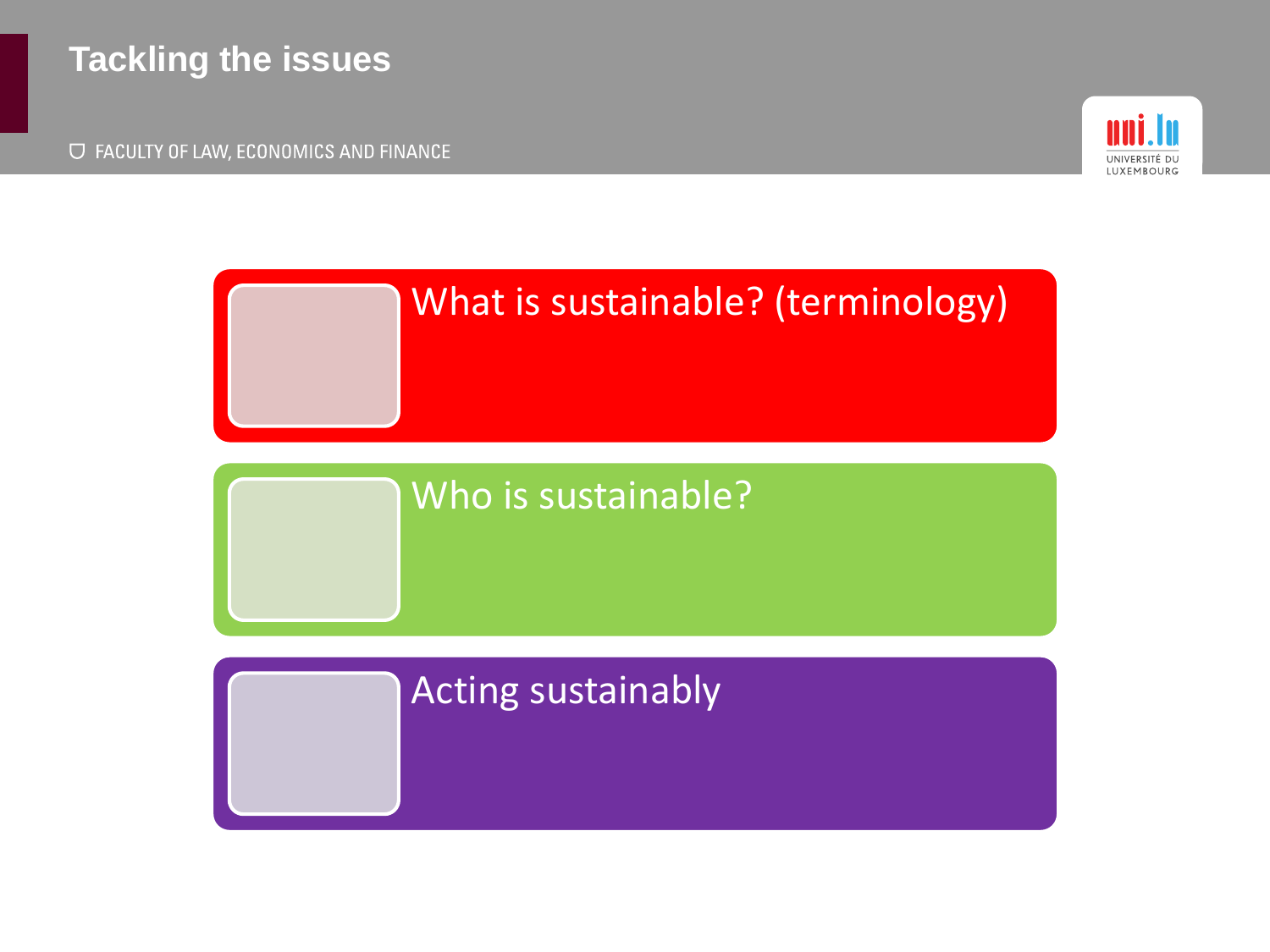

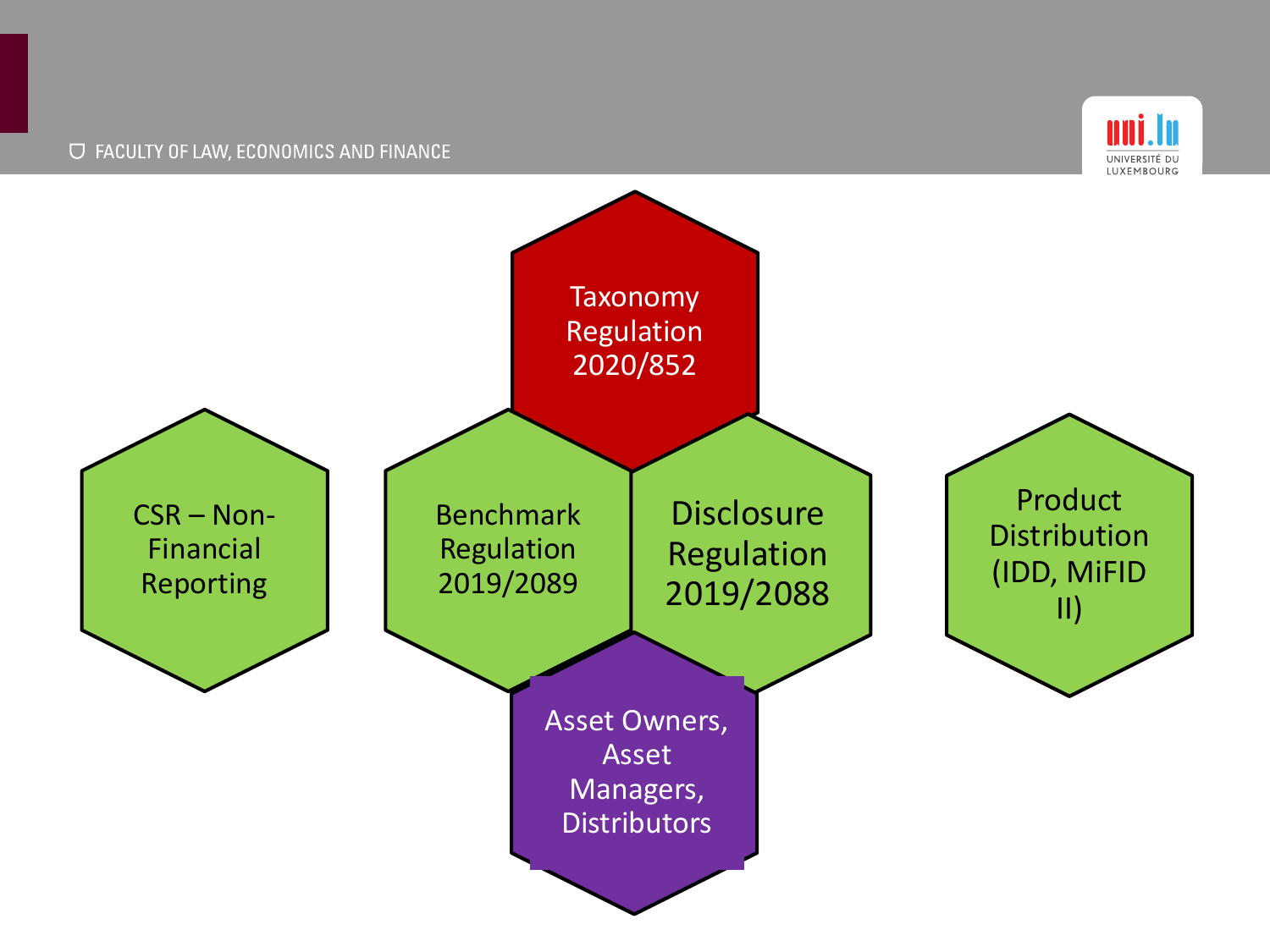# **Sustainability as defined by the European Commission (Art 3 of the EU Sustainability Taxonomy Regulation)**

O FACULTY OF LAW, ECONOMICS AND FINANCE



Substantial contribution to one environmental objectives (e. carbon neutrality, biodiversity etc. - all defined by the Taxonomy Regulation)

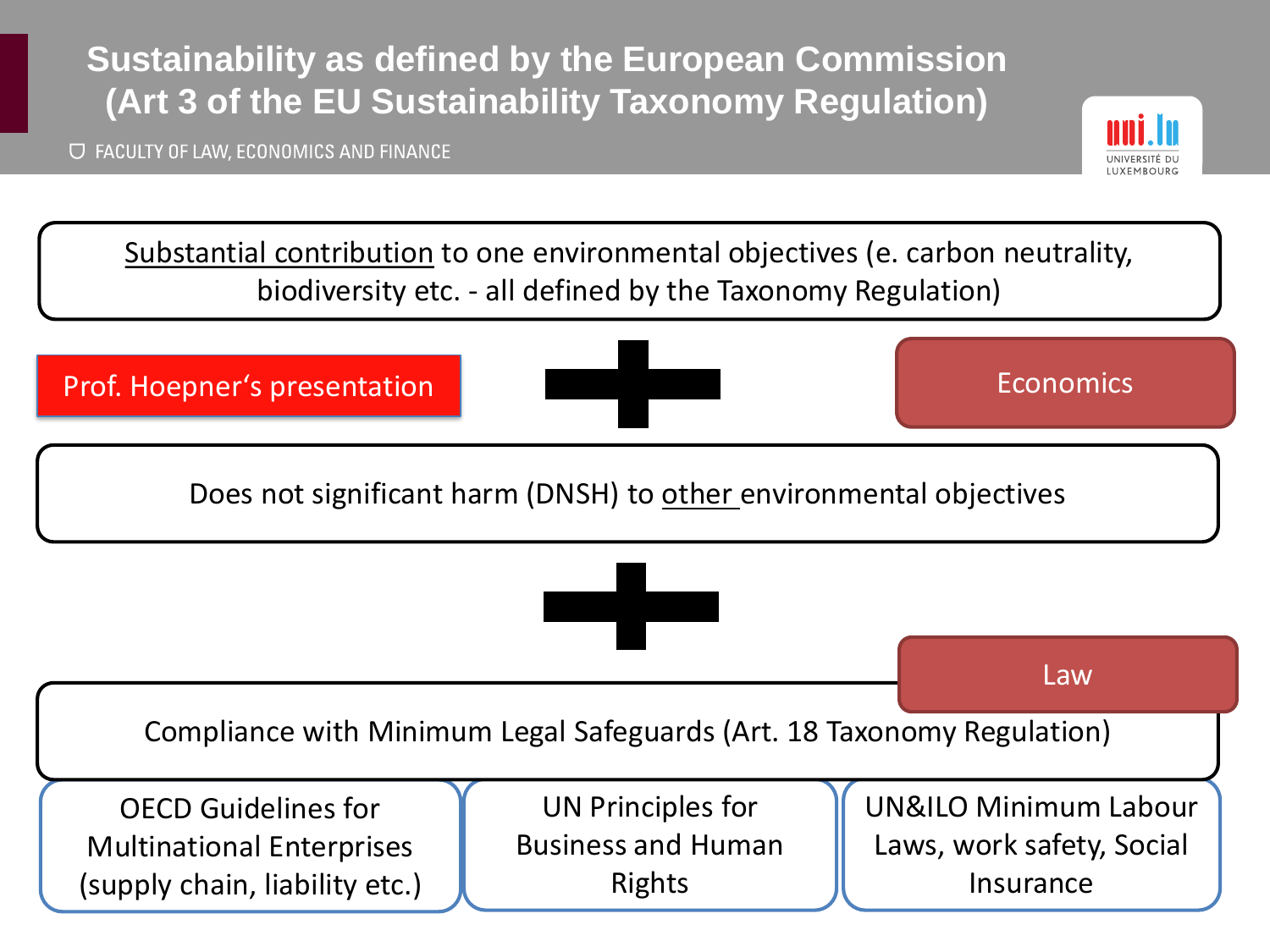#### **Disclosure Requirements across the FS Value Chain**

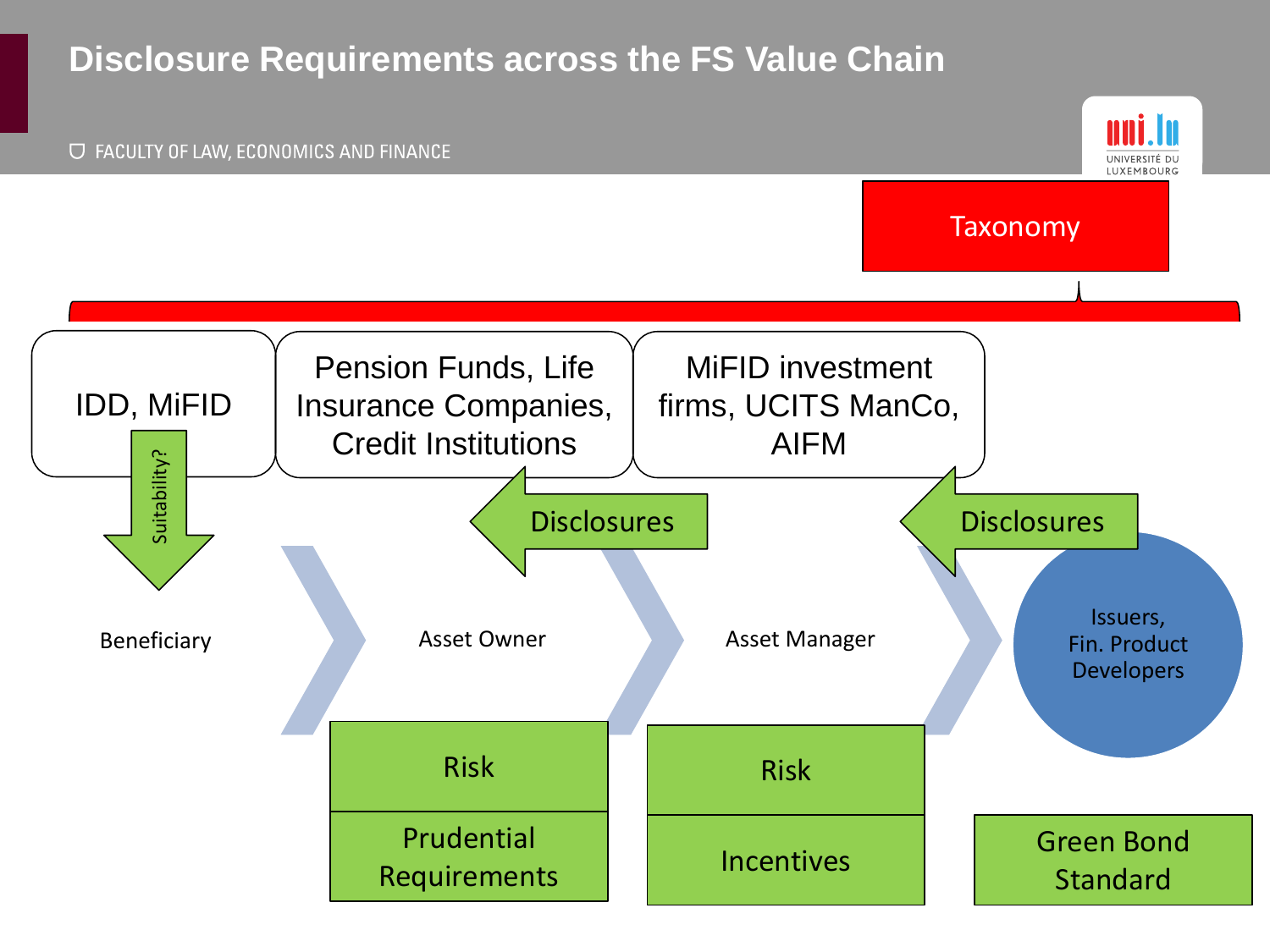

- Distribution: integrate ESG into « suitability test » on behalf of clients
- Organisation: remuneration?
- Operations: consider ESG risks in daily operations; adjust fiduciary duties (not: always invest sustainable!)
- Risk Management: Consider (very) long-term impact
- « Suitability » for distribution, investments?

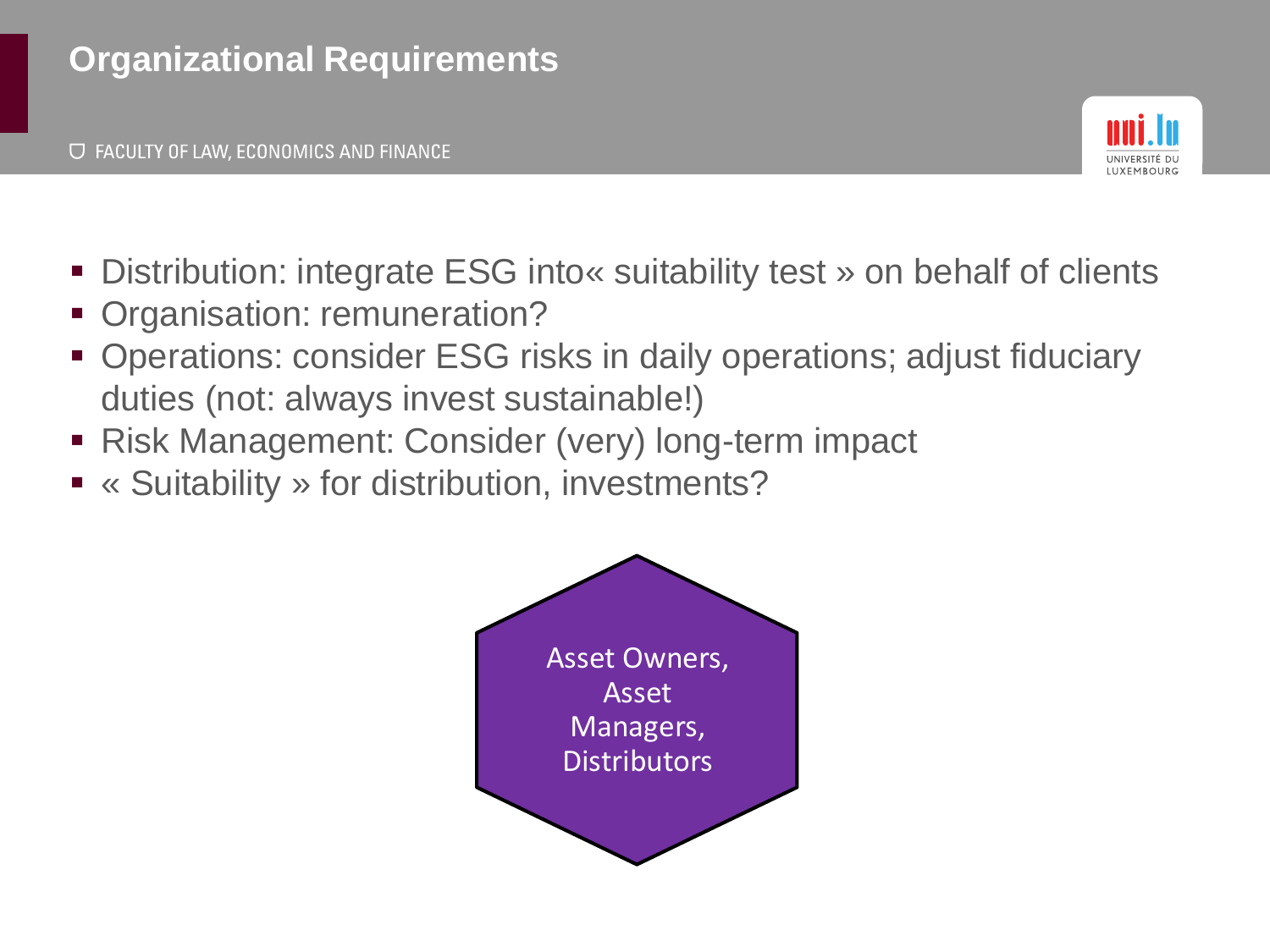# **Potential Impact of SFAP**



- Clarifying terminology
- **Ensuring comparability**
- Rendering sustainable finance the new normal
- Questions marks on organization (to be continued)
- **⇒ Nudging towards sustainability**
- $\Rightarrow$  Not: mandating sustainability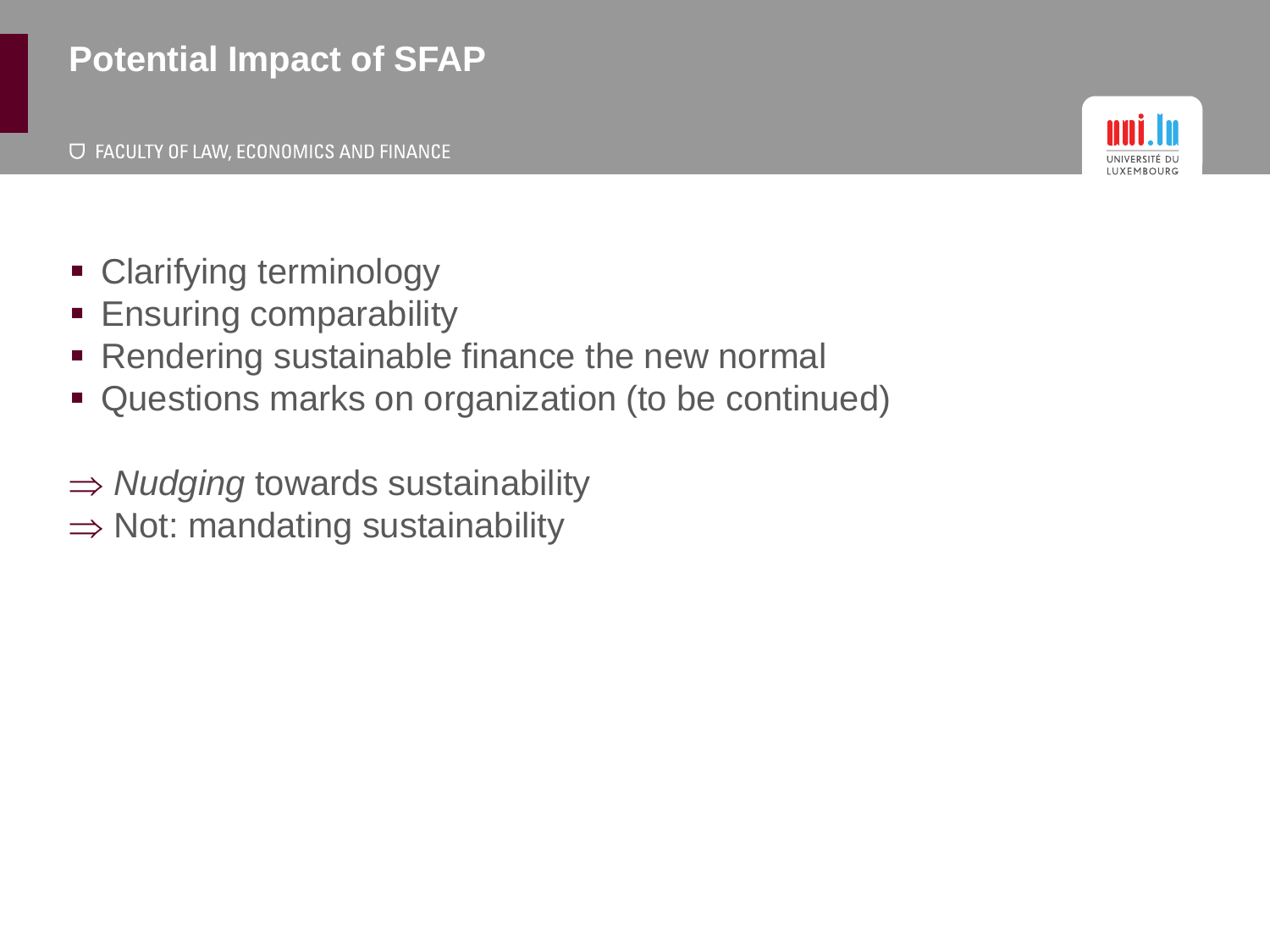

# II. Green Deal – what's in for SF?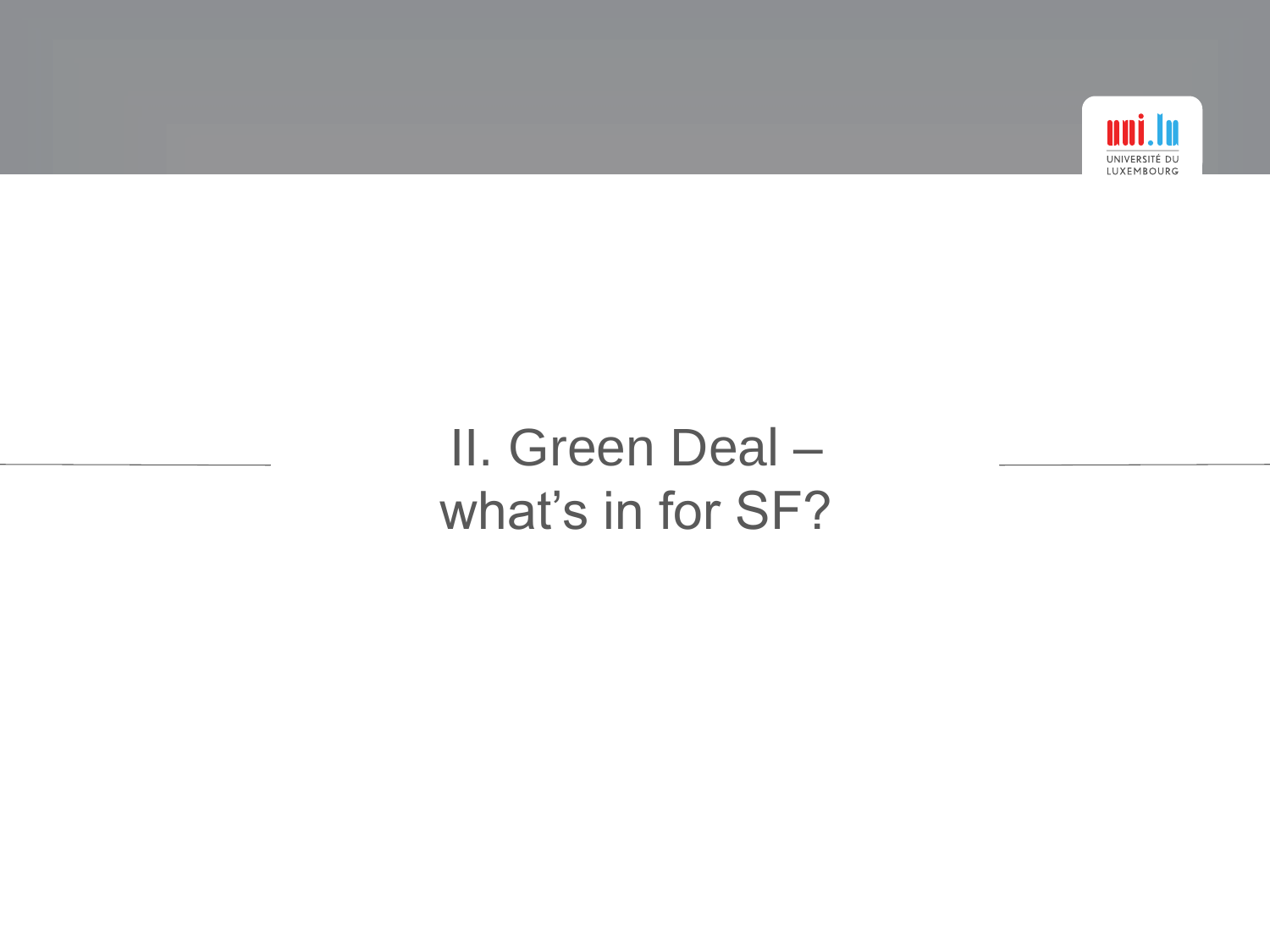### **The EU's New Green Deal**



- (even) more capital
- Public-private partnerships
- Additional EU programmes
- **From high to super-high on the agenda**
- **Enhanced speed**
- New Sustainable Finance Agenda consultation March 2020 onwards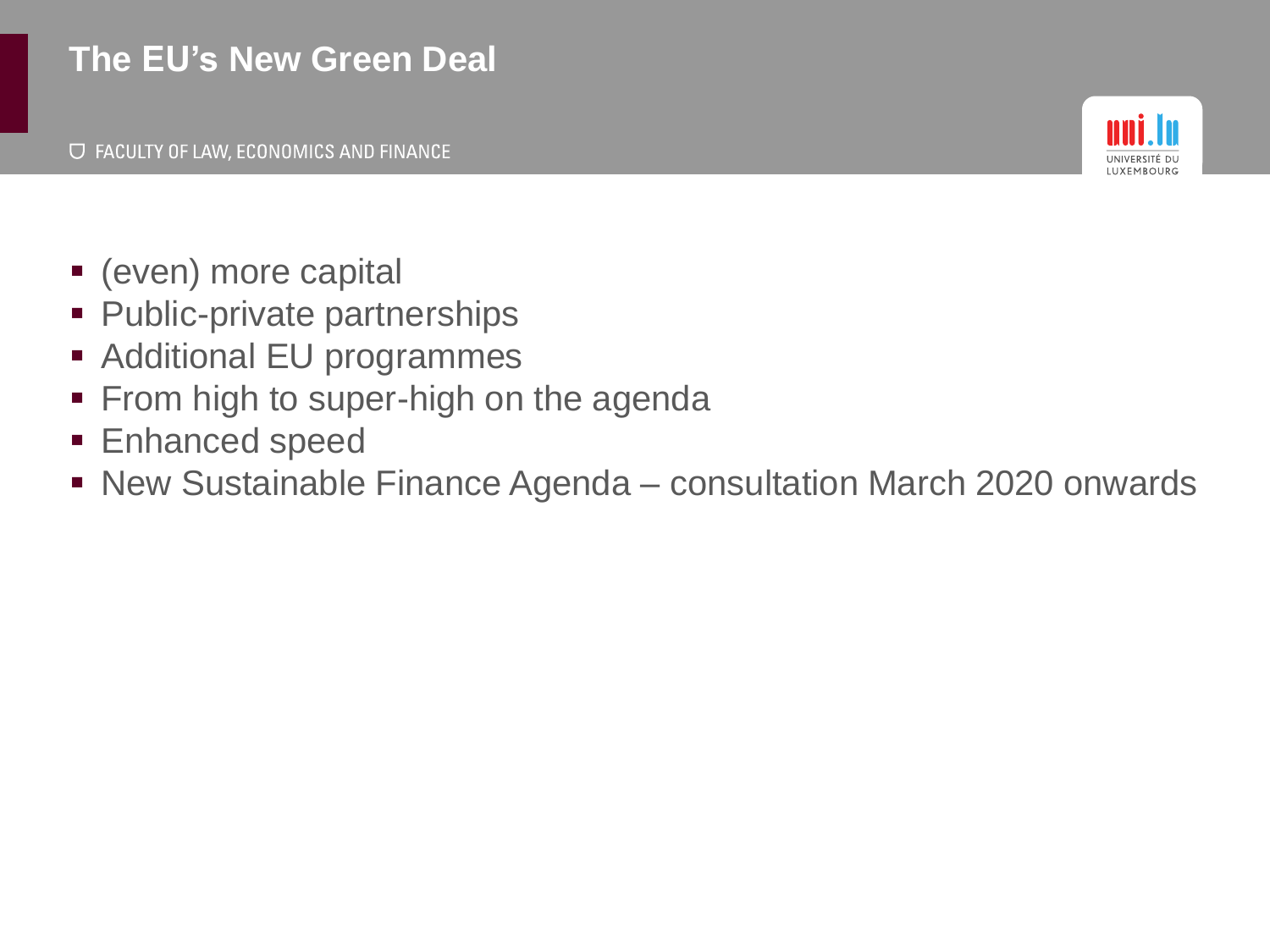

# III. Renewed SF Agenda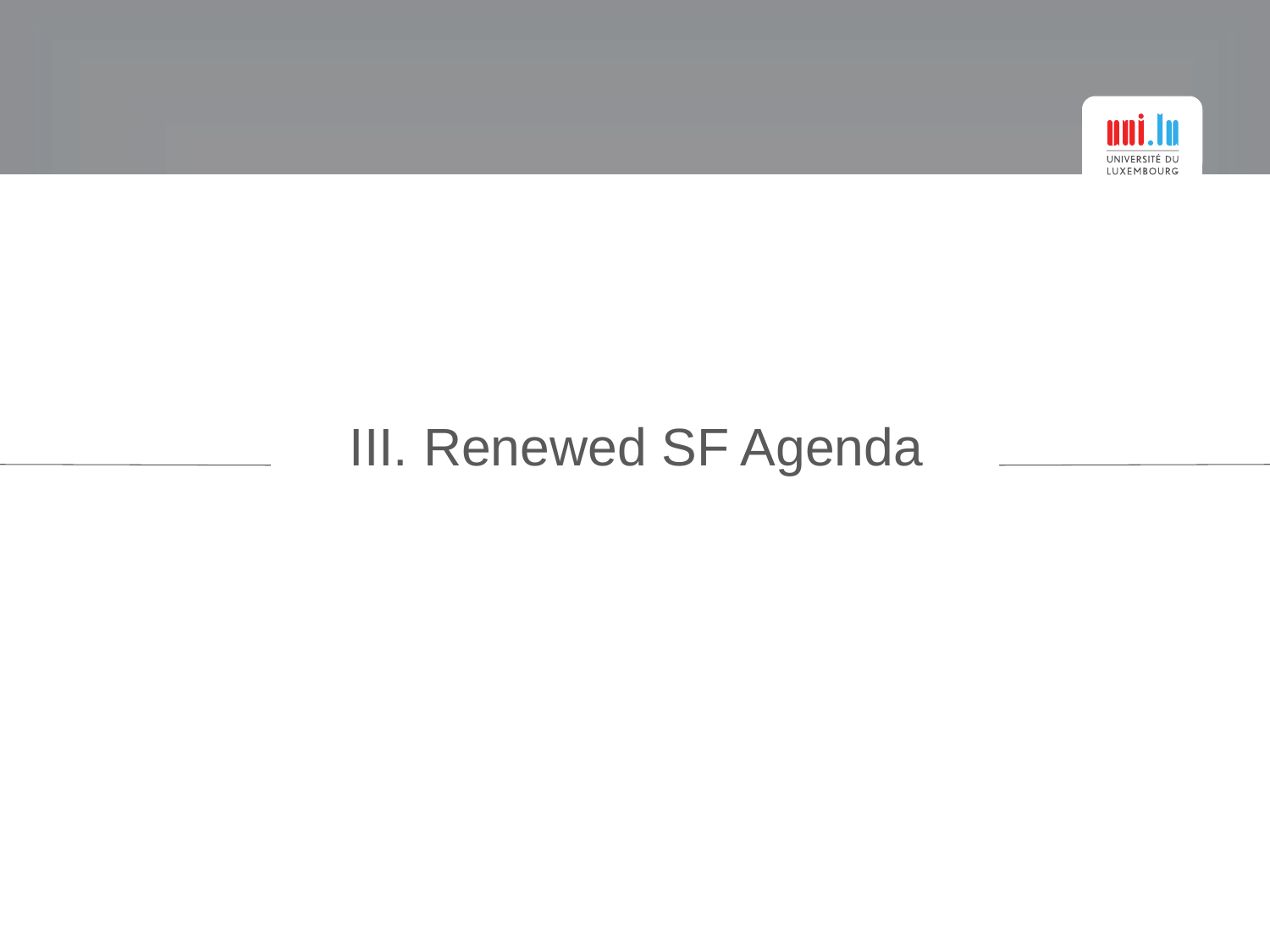

1. **Strengthening the foundations for sustainable investment by creating an enabling framework, with appropriate tools and structures**. "Many financial and non-financial companies still focus excessively on short-term financial performance instead of their longterm development and sustainability-related challenges and opportunities."

2. **Increased opportunities to have a positive impact on sustainability for citizens, financial institutions and corporates**. "This second pillar aims at maximising the impact of the frameworks and tools in our arsenal in order to "finance green"."

3. **Climate and environmental risks will need to be fully managed and integrated into financial institutions and the financial system as a whole, while ensuring social risks are duly taken into account where relevant**. "Reducing the exposure to climate and environmental risks will further contribute to "greening finance". Objectives of this consultation and links with other consultation activities.'"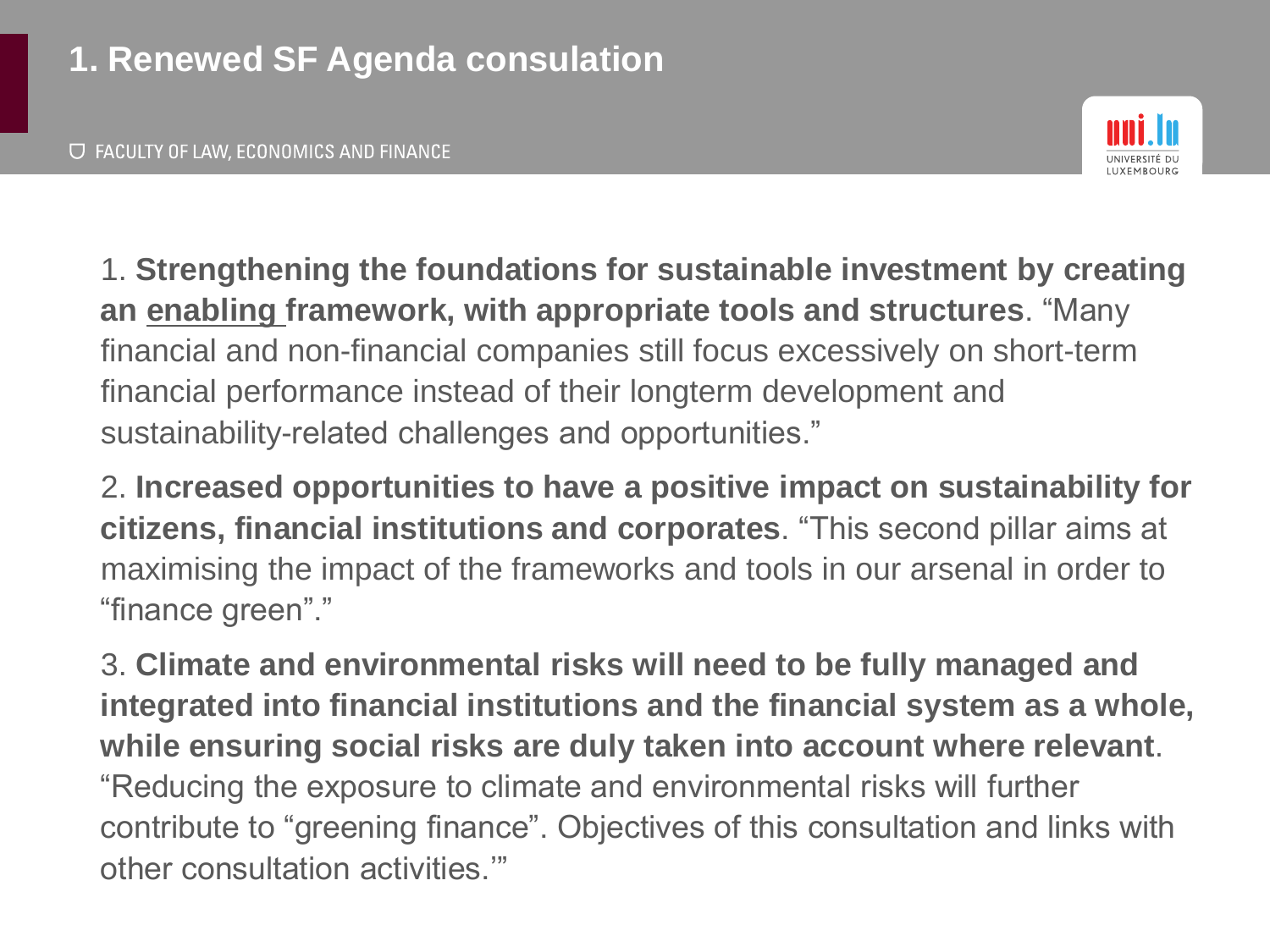# **1. Renewed SF Agenda consulation**



- Furthering green funds?
- asking retail investors about preferences?
- consumers' financial literacy
- Measures against short-termism?
- **•** passive index investing
- adapting rules on fiduciary duties, best interests of investors/the prudent person rule, risk management and internal structures and processes in sectorial rules **to directly require them to consider and integrate adverse impacts of investment decisions** on sustainability (negative externalities)

 $\Rightarrow$  From nudging to mandatory?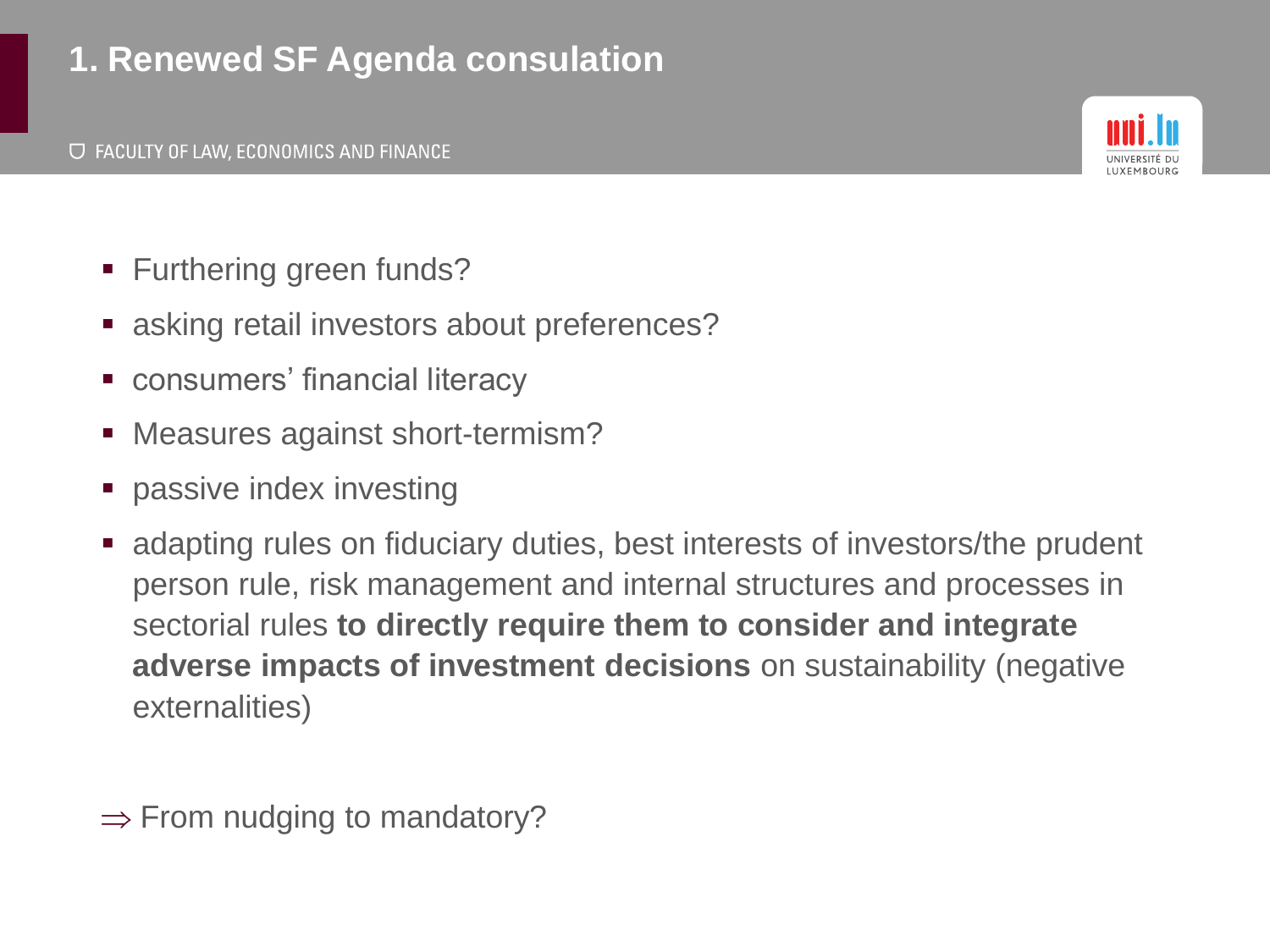#### **2. Consultation on L2 measures re the asset man't sector – closed 7/2020**

O FACULTY OF LAW, ECONOMICS AND FINANCE



■ ESA statement of July 2020 [...]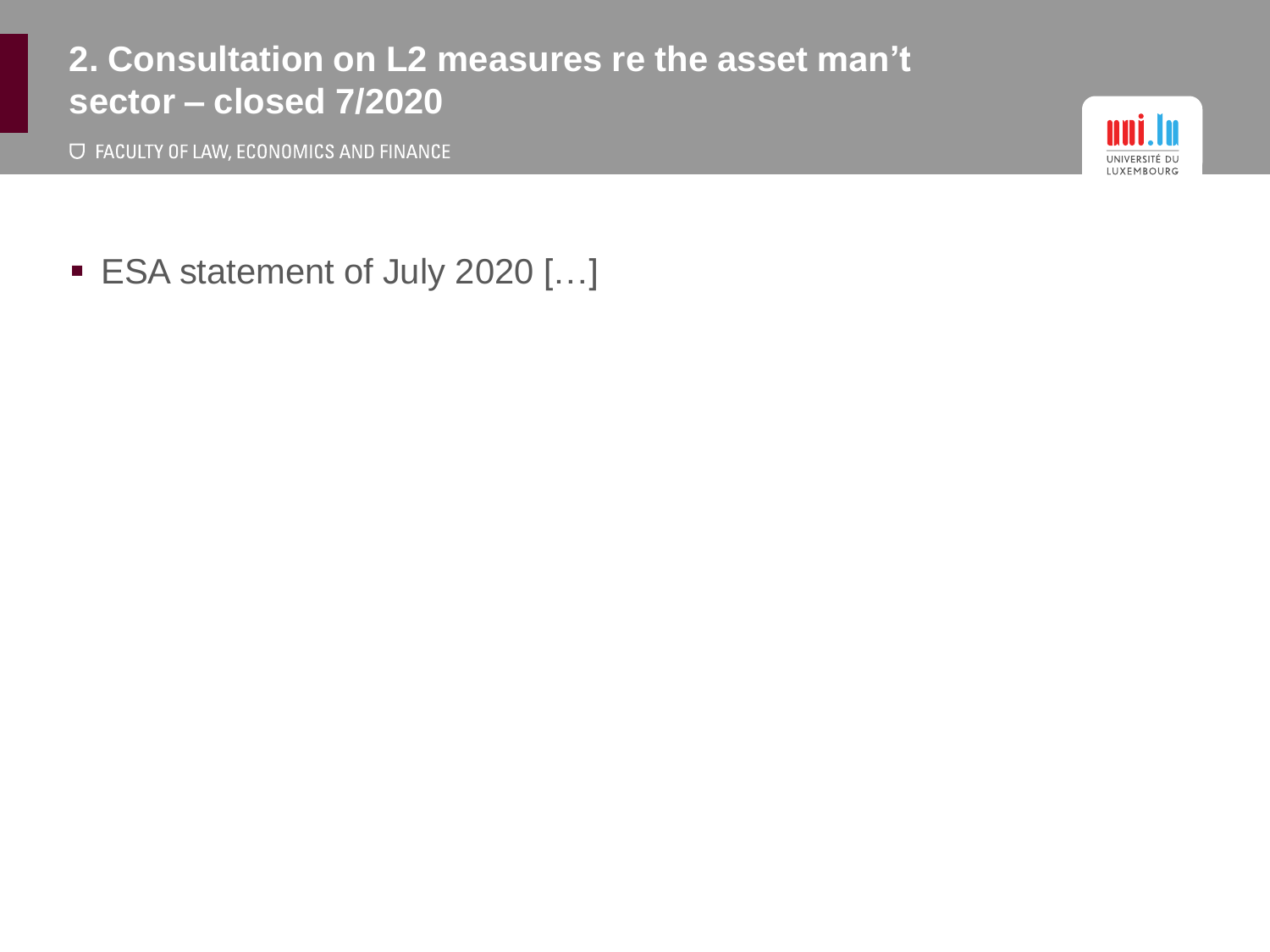# **3. AIFMD II review – consultation of 23 Oct 2020**



- KPMG report more or less silent on SF
- COM AIFMD II review: considering renewed SF agenda
- **AIFMR Regulatory Reporting template** (62.1): If more detailed portfolio reporting? more details on sustainabilityrelated information, e.g. risk exposure and/or impacts? E.g. sustainability-related data, in particular on exposure to climate and environmental risks, including physical and transition risks (e.g. shares of assets for which sustainability risks are assessed; types and magnitudes of risks; forward-looking, scenario-based data)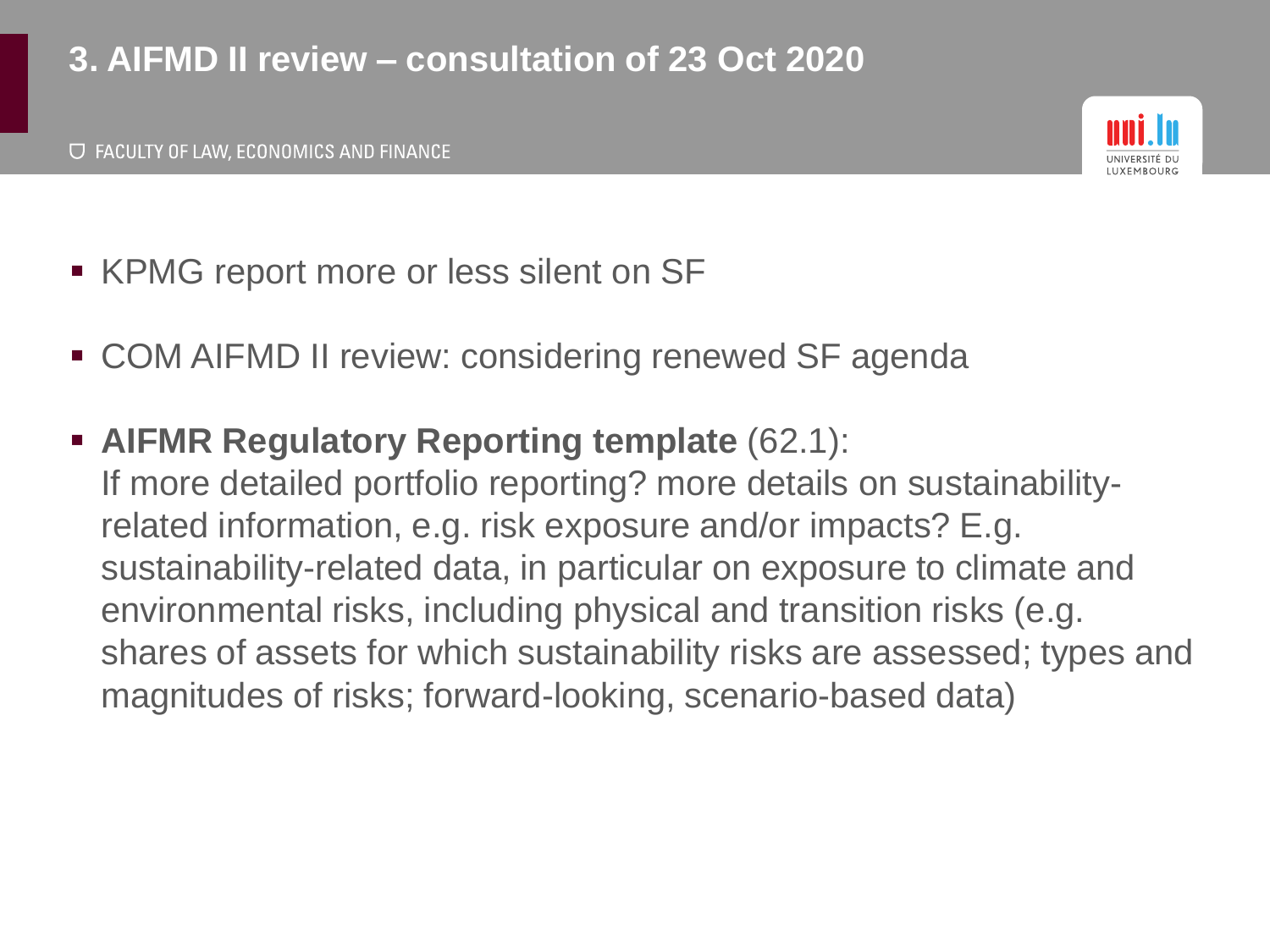# **3. AIFMD II review – consultation of 23 Oct 2020**



- Full section on ESG/ sustainability (p. 77 et seq.)
	- Question 91. Should **investment decision processes** of any AIFM **integrate the assessment of non-financial materiality**, i.e. potential principal adverse sustainability impacts?
	- Question 92. Should the adverse impacts on sustainability factors be integrated in the **quantification of sustainability risks** (see the example in the introduction)?
	- Question 93. Should AIFMs, when considering investment decisions, be required to take **account of sustainability-related impacts beyond what is currently required by the EU law** (such as environmental pollution and degradation, climate change, social impacts, human rights violations) alongside the interests and preferences of investors?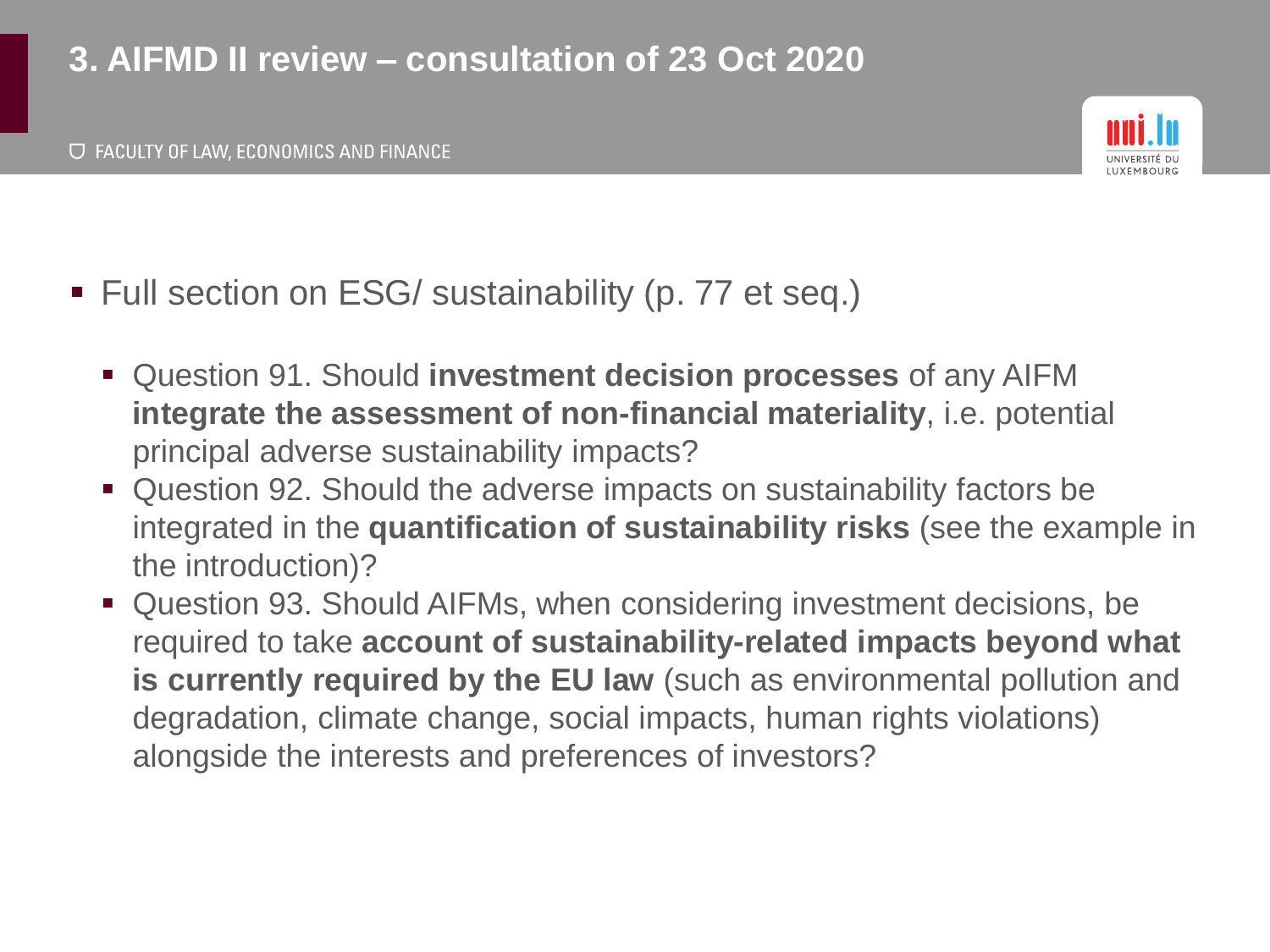# **3. AIFMD II review – consultation of 23 Oct 2020**



- Full section on ESG/ sustainability (p. 77 et seq.)
	- Question 94. The EU Taxonomy Regulation 2020/852 provides a framework for identifying economic activities that are in fact sustainable in order to establish a common understanding for market participants and prevent green-washing. To qualify as sustainable, an activity needs to make a substantial contribution to one of six environmental objectives, do no significant harm to any of the other five, and meet certain social minimum standards. **In your view, should the EU Taxonomy play a role when AIFMs are making investment decisions, in particular regarding sustainability factors?**
	- Question 95. Should other sustainability-related requirements or international principles beyond those laid down in Regulation (EU) 2020/852 be considered by AIFMs **when making investment decisions**?

 $\Rightarrow$  From nudging to mandatory?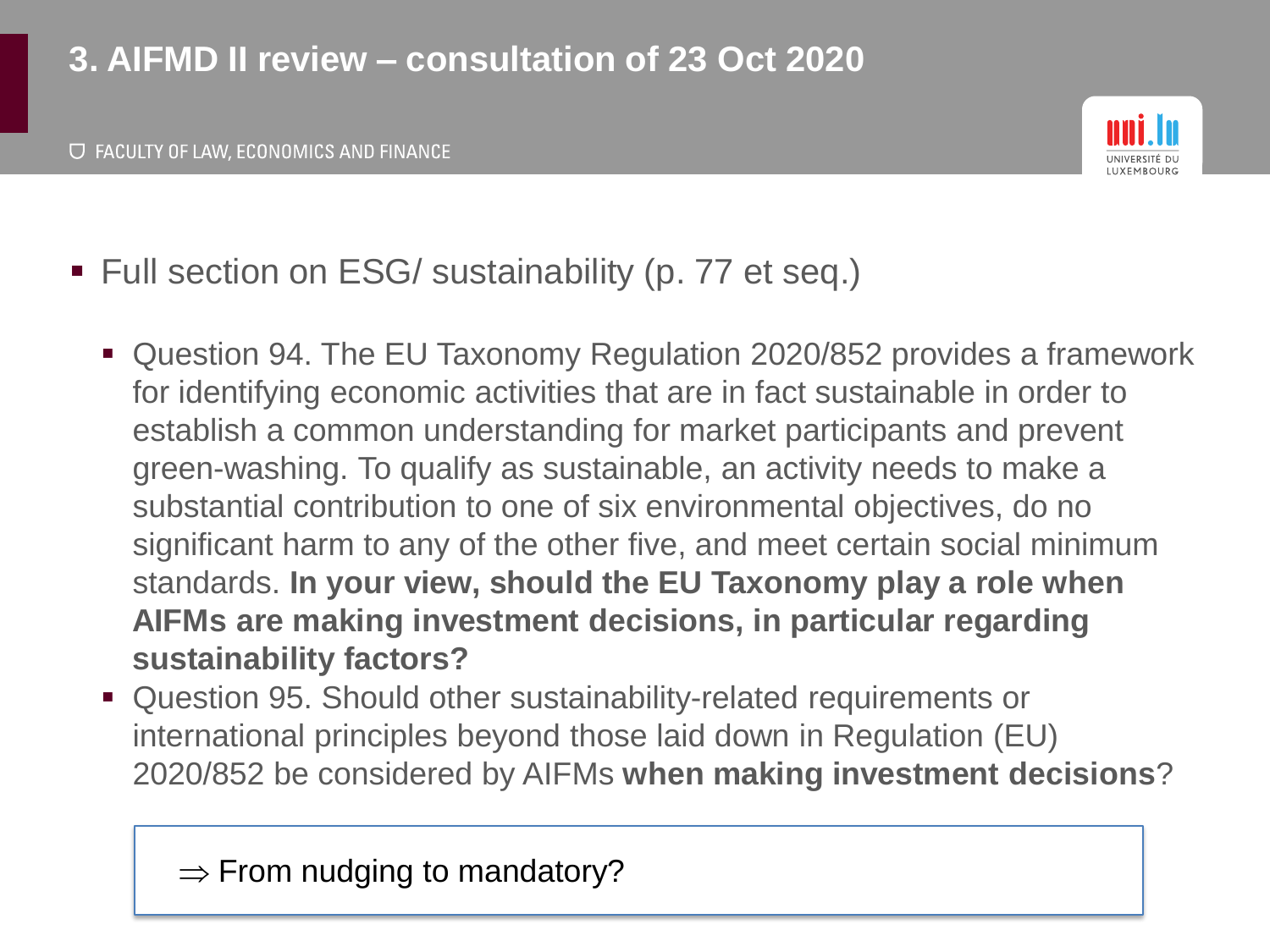

- General concerns about the lack of a "clear and appropriate taxonomy and labels" on ESG terms **at the time investment firms, institutional investors and assets managers are requested to disclose** how they integrate sustainability risks in the investment decision-making process or advisory process
- **Example 1 importance of proportionality** to allow a smooth sustainability transition to smaller firms
- Adoption of a **principle-based approach.**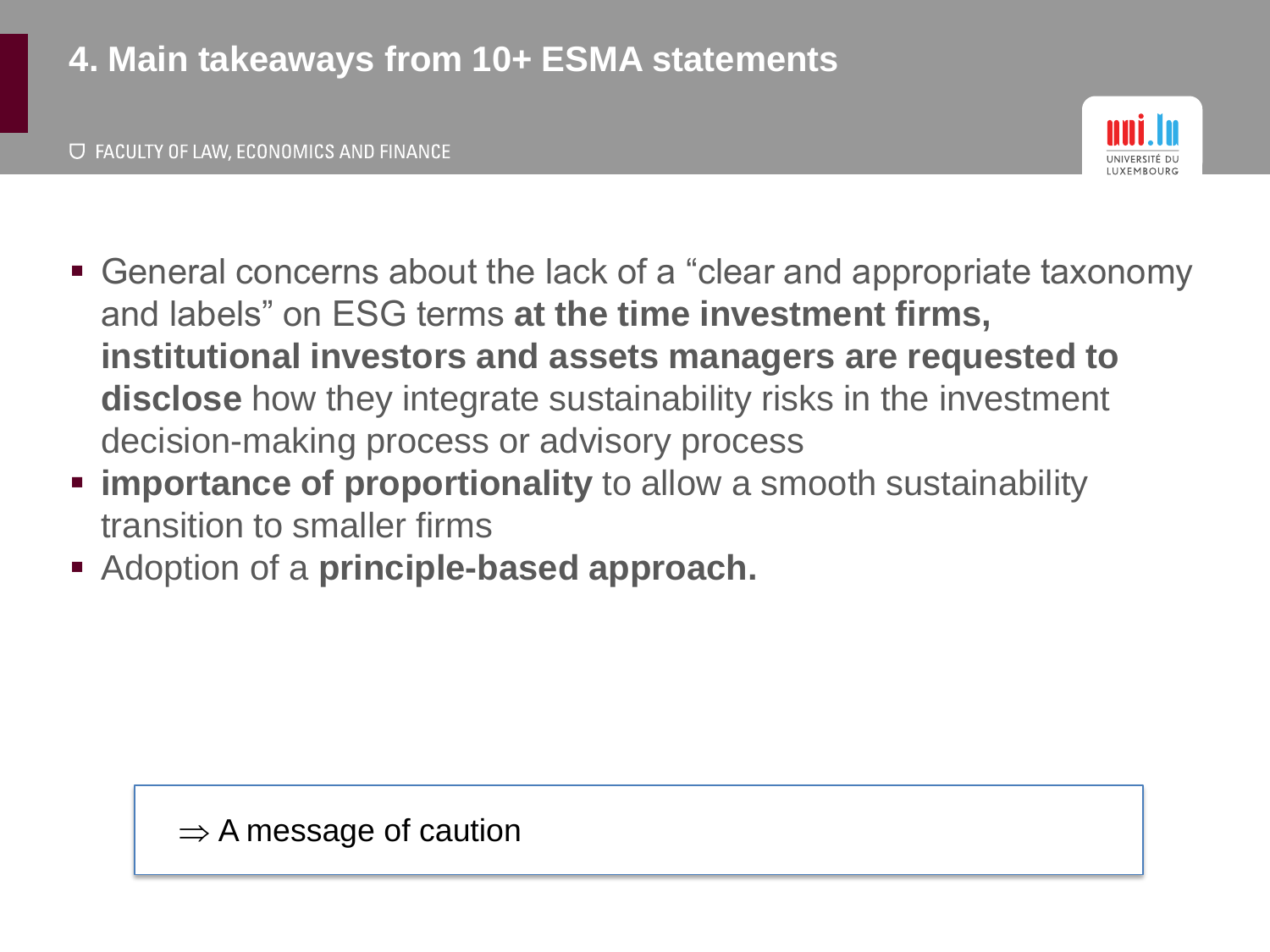# **4. Main takeaways from 10+ ESMA statements**



- Data is key => single EU data platform covering both financial and **ESG information**
- **Example 13 Sound risk management**
- **Ensure investors and consumers have access to SF products safely** and transparently
- **E** Supervisory convergence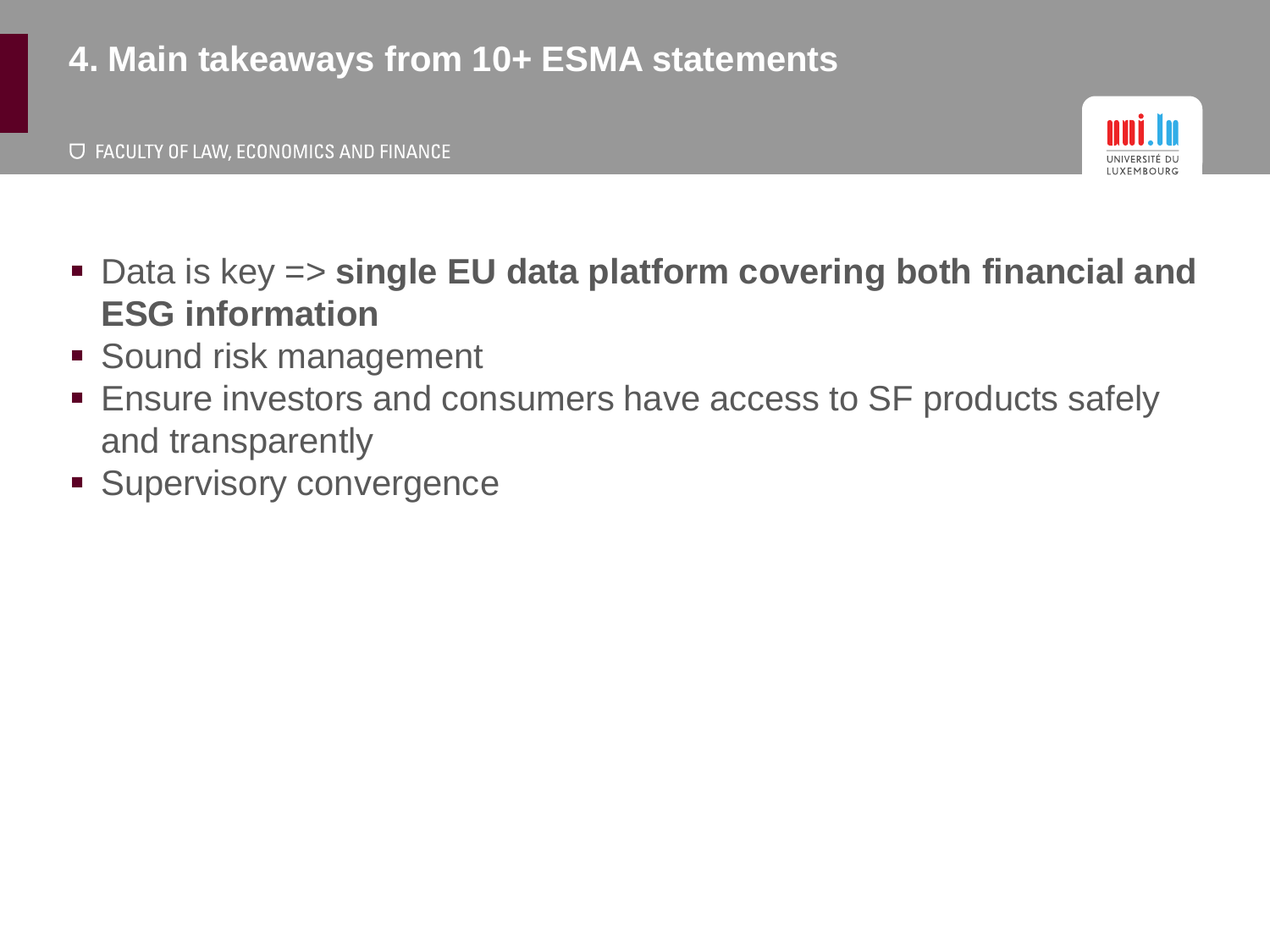

# IV. Comments & Critique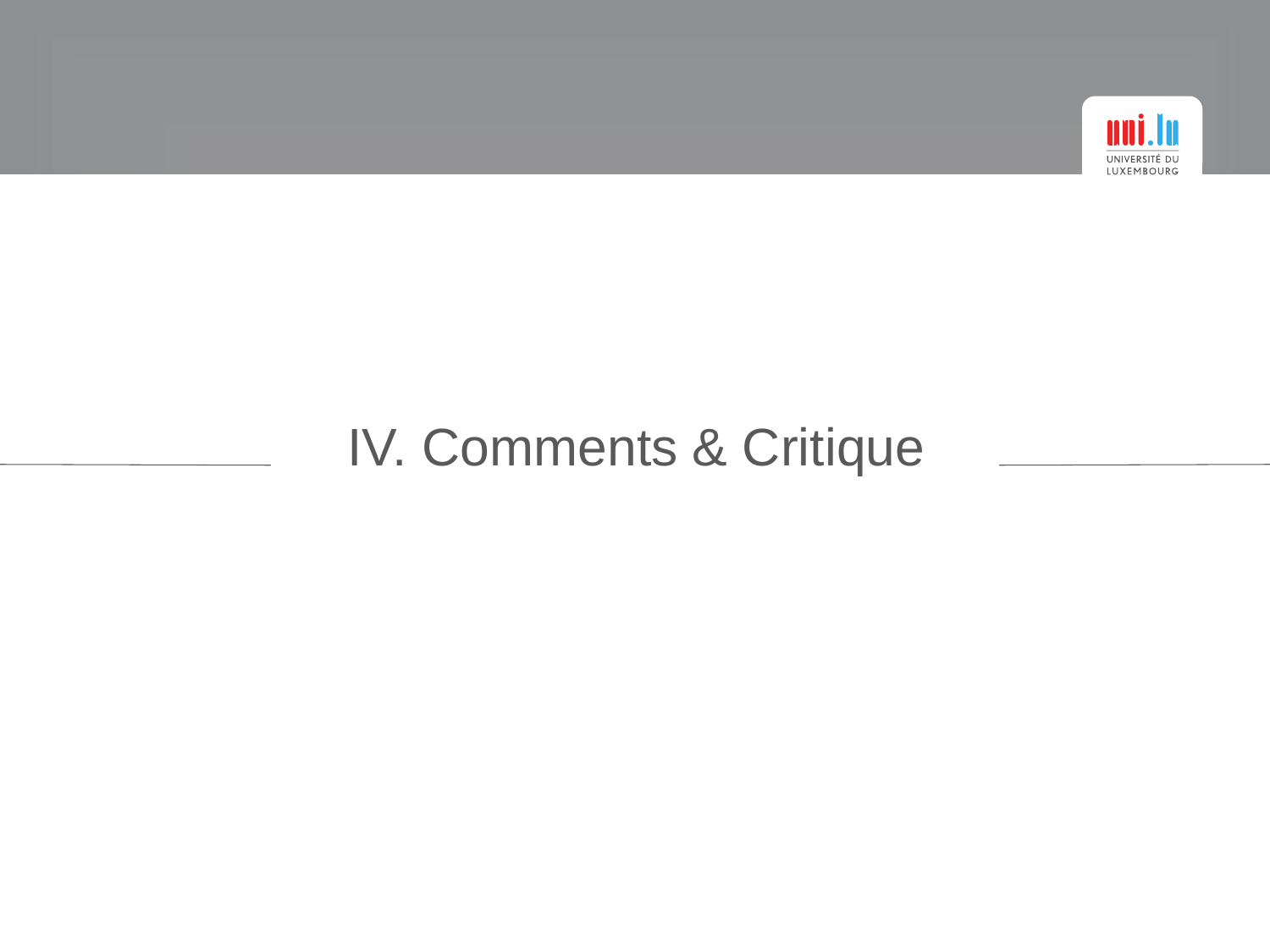# **1. DATA**



- Right now we do not know how sustainability impacts on profitability
- Data missing, incomplete
- Regulators flying blind
- Frankfurt School UCITS study (2020): 28 out of 101 « green » UCITS did not disclose sufficient data; cash flows of the remainder often currently not uniformly classified by taxonomy
- $\Rightarrow$  Not even speak about traditional UCITS
- $\Rightarrow$  Further work necessary
- $\Rightarrow$  Standing the test of reality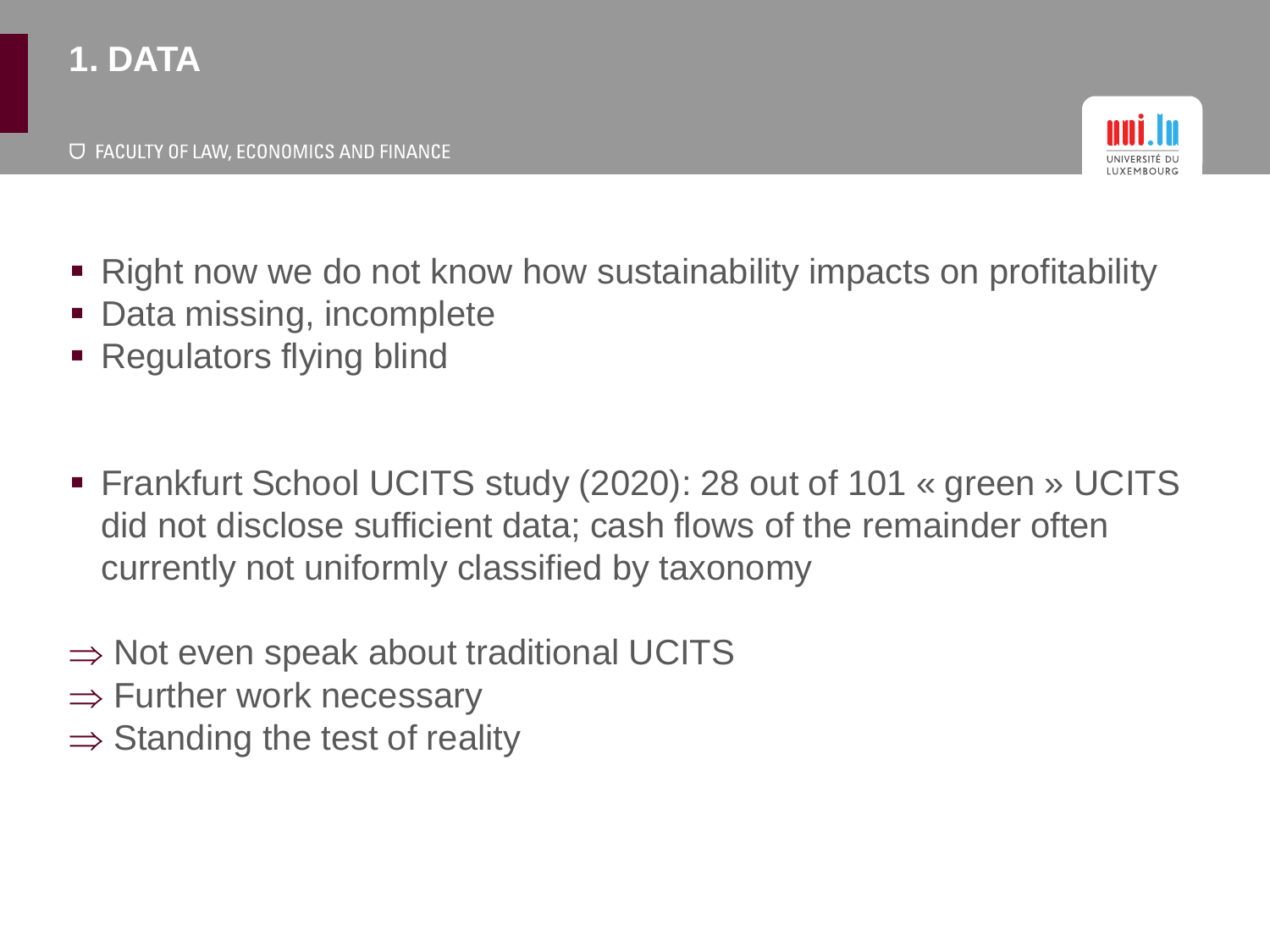# **2. Transformation**



- UCITS study: only 3 out 101 « green » UCITS qualify as green under **Taxonomy**
- **EXTEND FIGURE 11 FIGURE 11 FIGURE 11 FIGURE 11 FIGURE 11 FIGURE 11 FIGURE 11 FIGURE 11 FIGURE 11 FIGURE 11 FIGURE 11 FIGURE 11 FIGURE 11 FIGURE 11 FIGURE 11 FIGURE 11 FIGURE 11 FIGURE 11 FIGURE 11 FIGURE 11 FIGURE 11 FIGU**
- New generation of technological and economic models
- Model risk, tech risk
- **Economic impact?**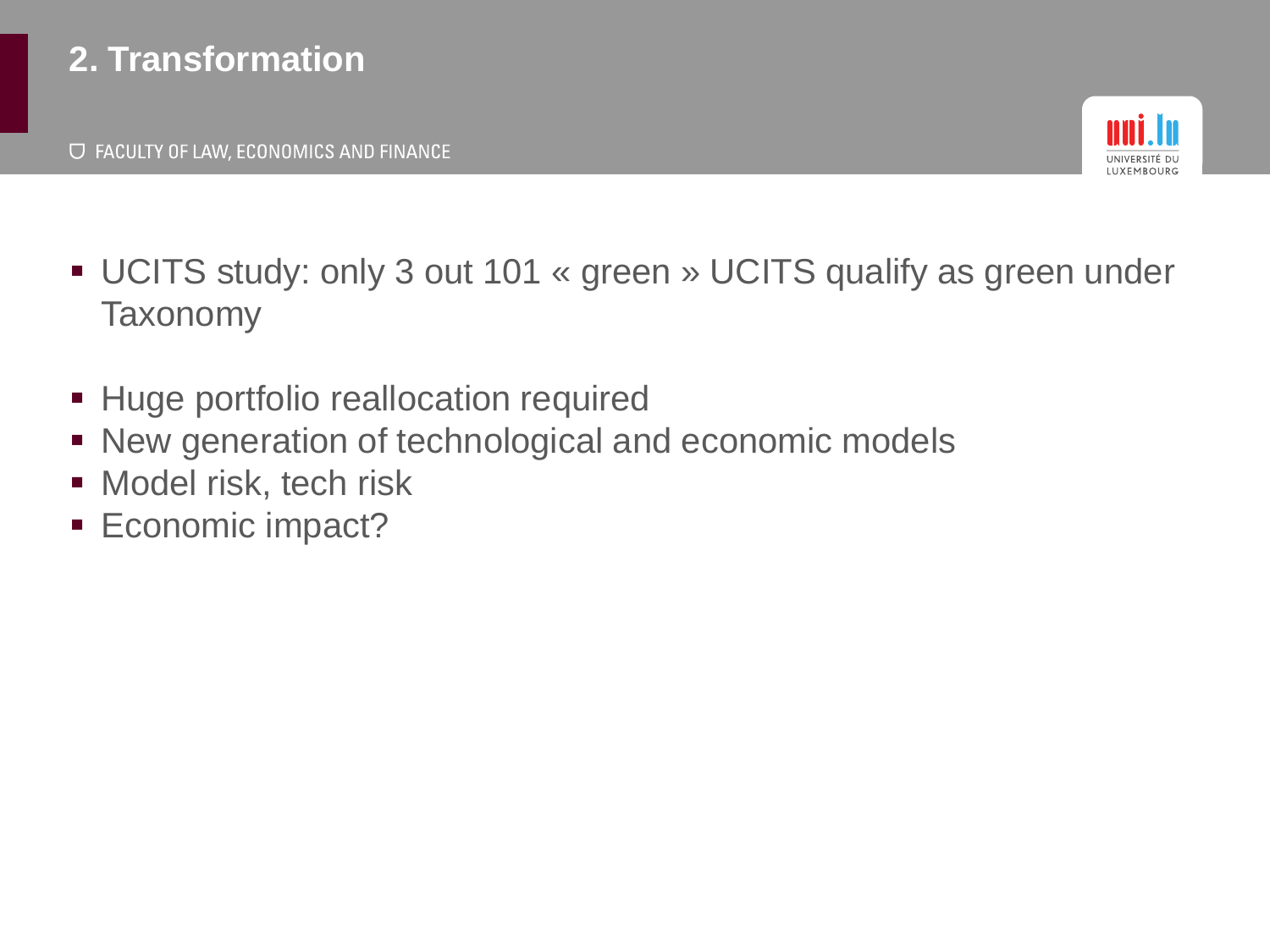# **3. Risk management**



- Risk management data trail missing
- Risk models require adjustments.
- **Data providers not up to date.**
- Backward testing non-existent, deficient.
- **Example 1** Taxonomy effect needs to be absorbed.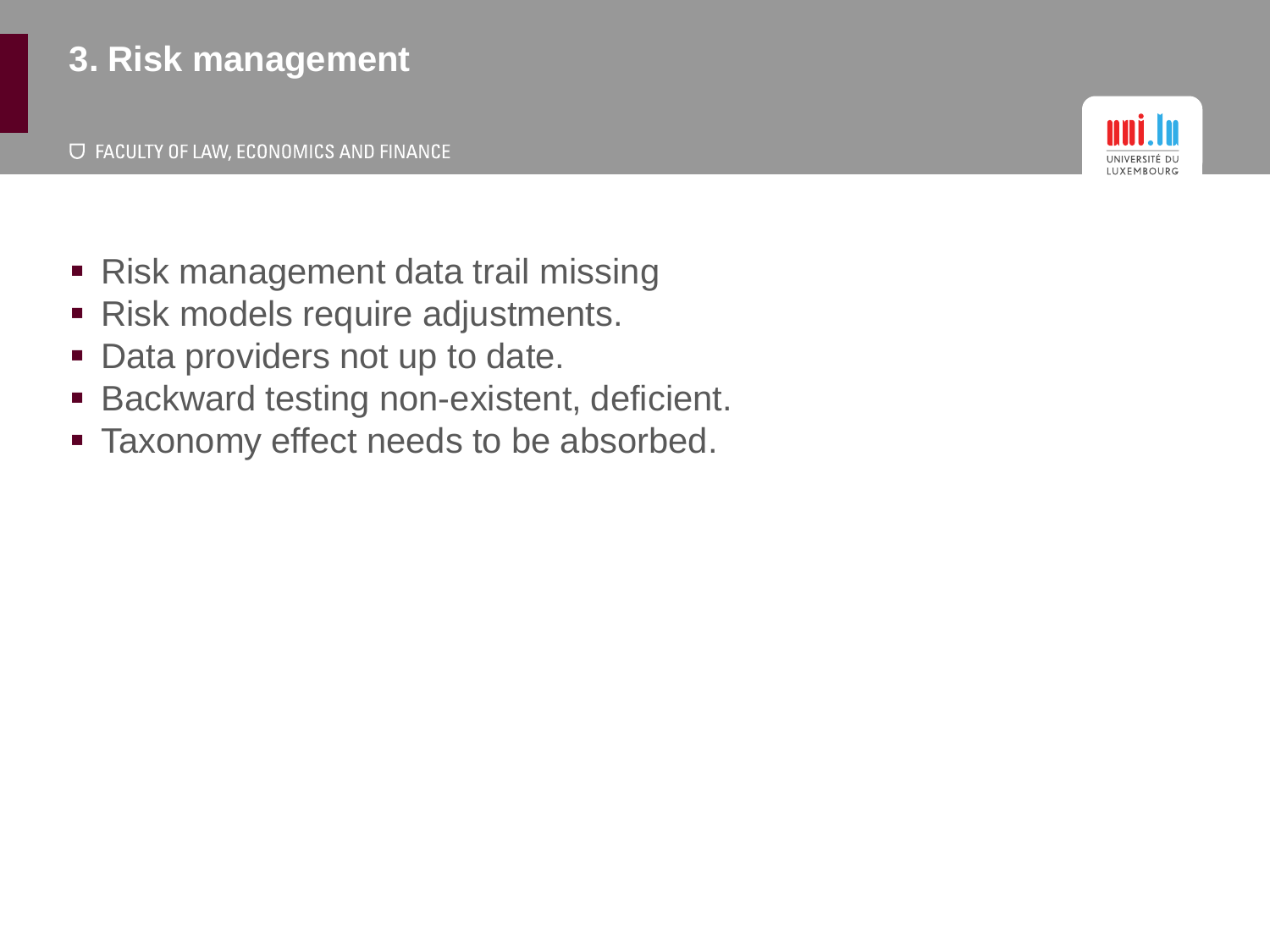

- Drafting sound remuneration schemes is a (legal) challenge already in the absence of sustainability
- Does not become easier with sustainability due to a lack of historical data, lack of experience.
- **Unwanted effects / perverse incentives**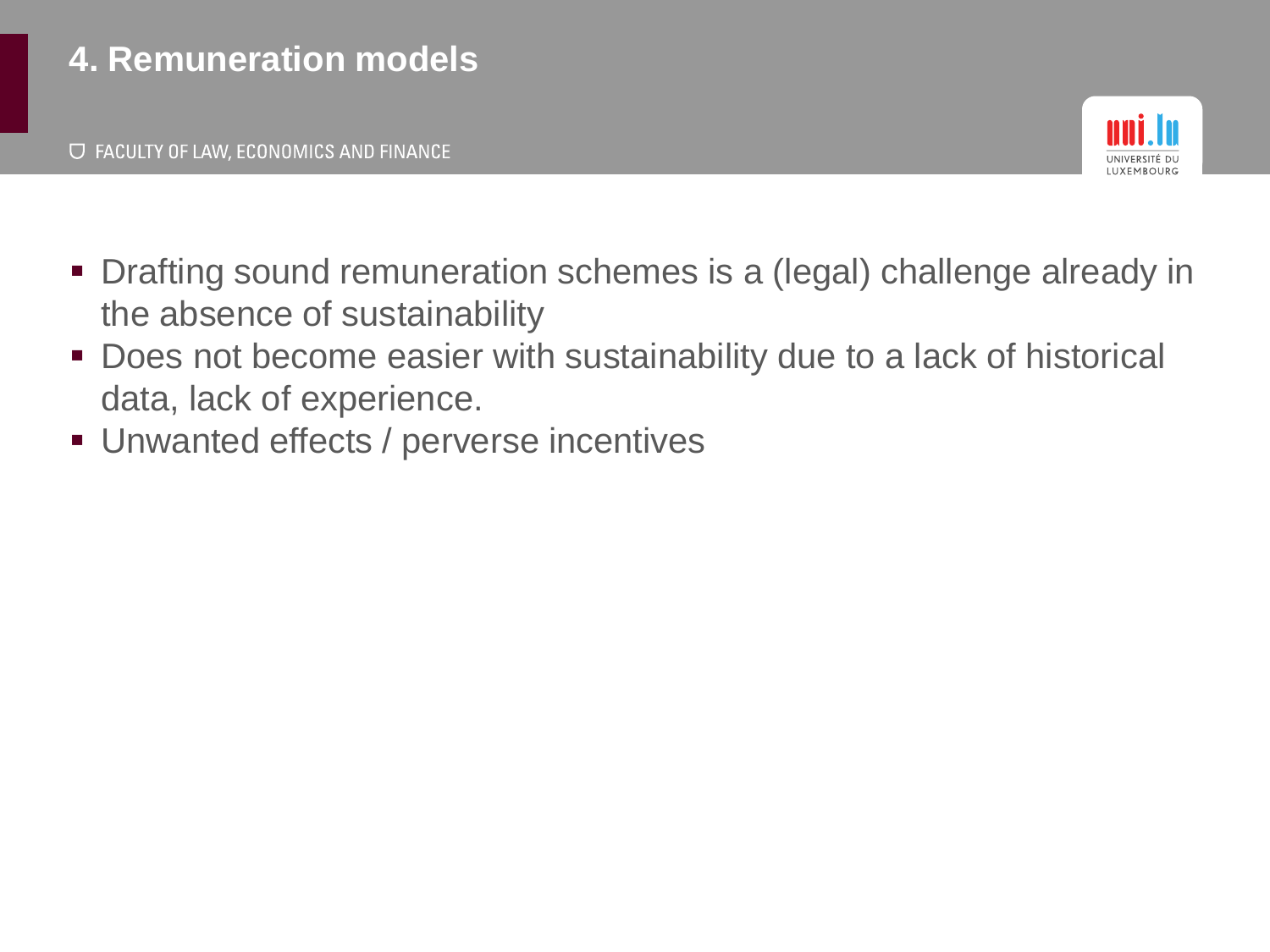

- Ensure enhanced model building with regard to SF data
- Refine existing models (ask intermediaries to self-develop!)
- BUT: risk of error enormous; soft approaches > hard approaches
- $\Rightarrow$  Avoid detailed CRR style rules across the FS sector  $\Rightarrow$  Code-style / comply or explain approaches / open standards  $>$  rules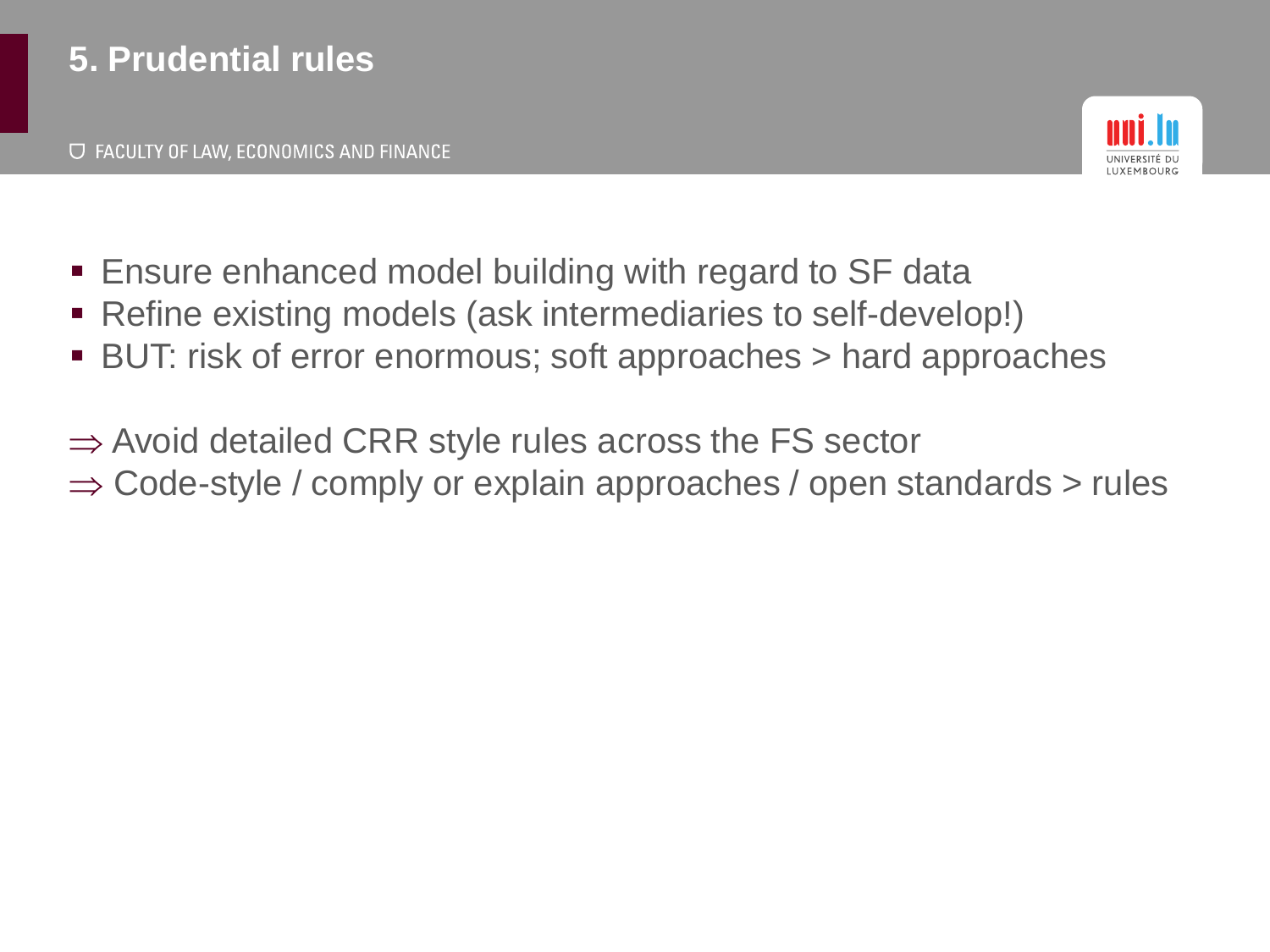

# V. Conclusion & Thesis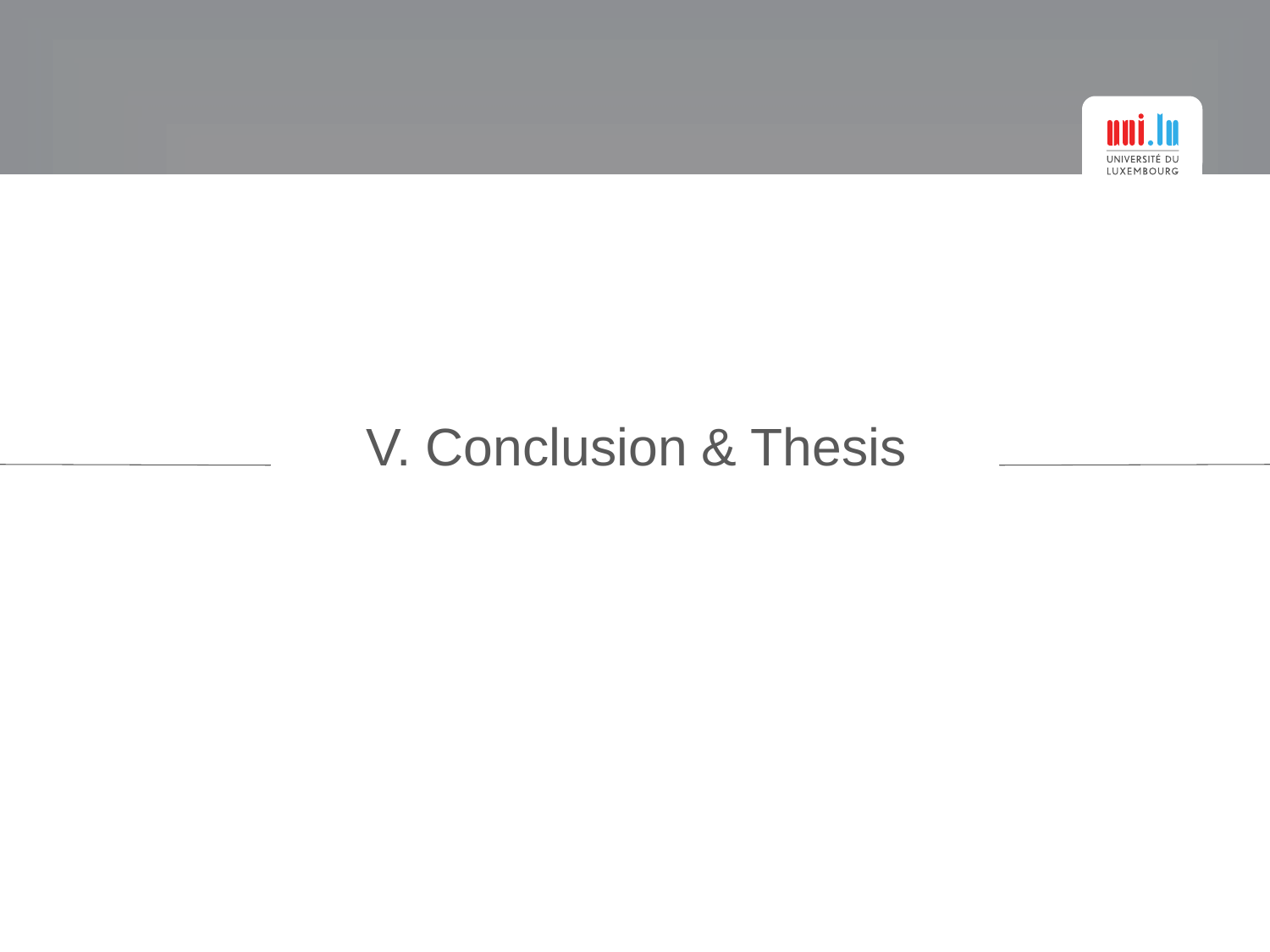

- Sustainable Finance is of paramount importance.
- Taxonomy aims at same language, disclosure at data. Good.
- **EXTERNIM Sound regulation** on the organization of intermediary requires data and prudent assessment of risks and unwanted effects of regulation; regulators fly in the dark.
- Nudging approach of SFAP I ambitious, not yet absorbed. Mandatory SF investments not advisable with current lack of data.
- Wanting too much in too short of time often prompts unwanted effects.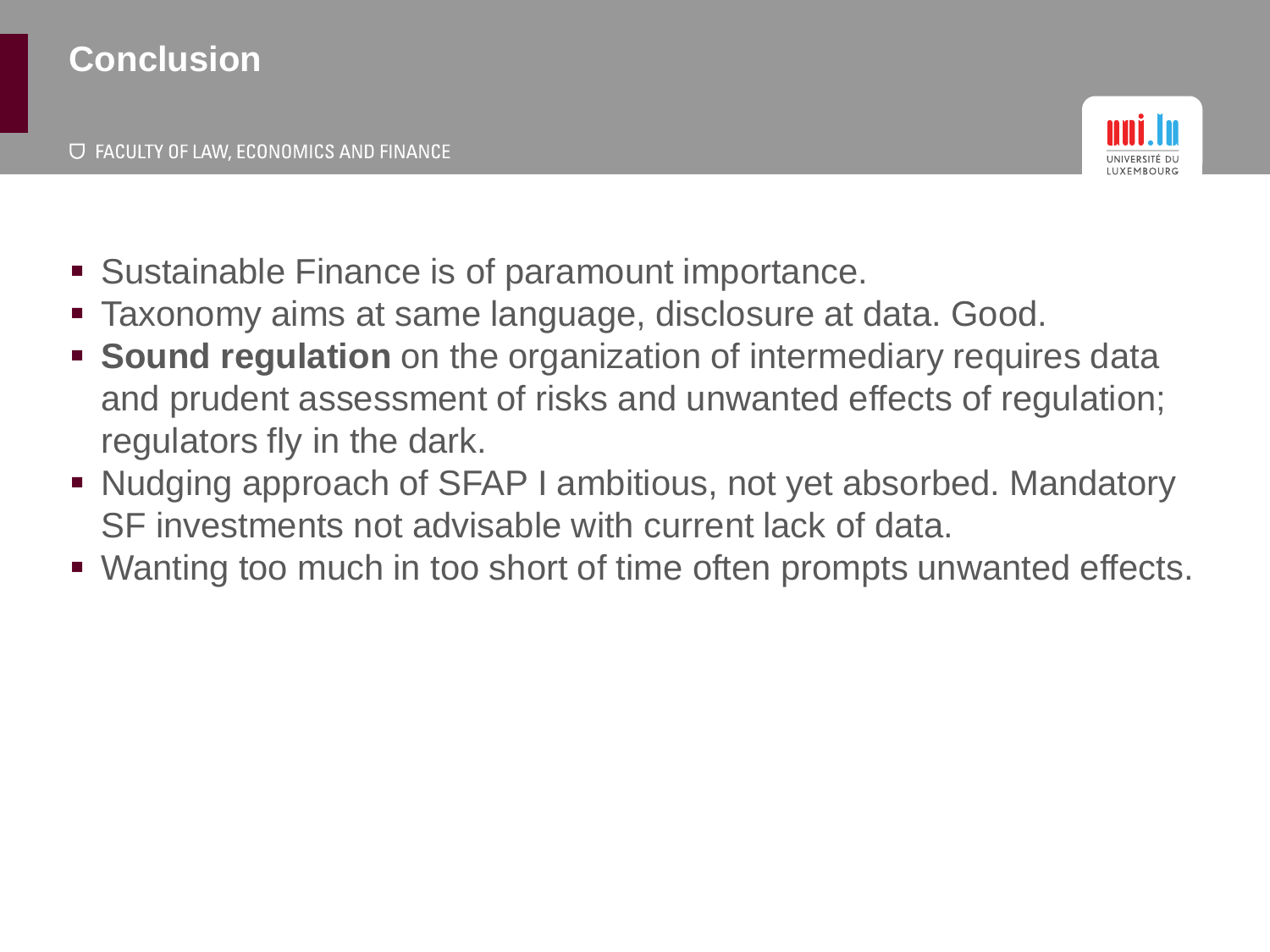

- Step 1: Implement taxonomy across sectors
- Step 2: Ensure reporting based on taxonomy ;
- Step 3: Collect data (and ensure data platforms, comparability etc.)
- Step 4: Assess data with some representative time series
- Step 5: draft rules & standards on the organization of intermediaries
- Step 6: review whether shift from nudging to mandatory > costs.